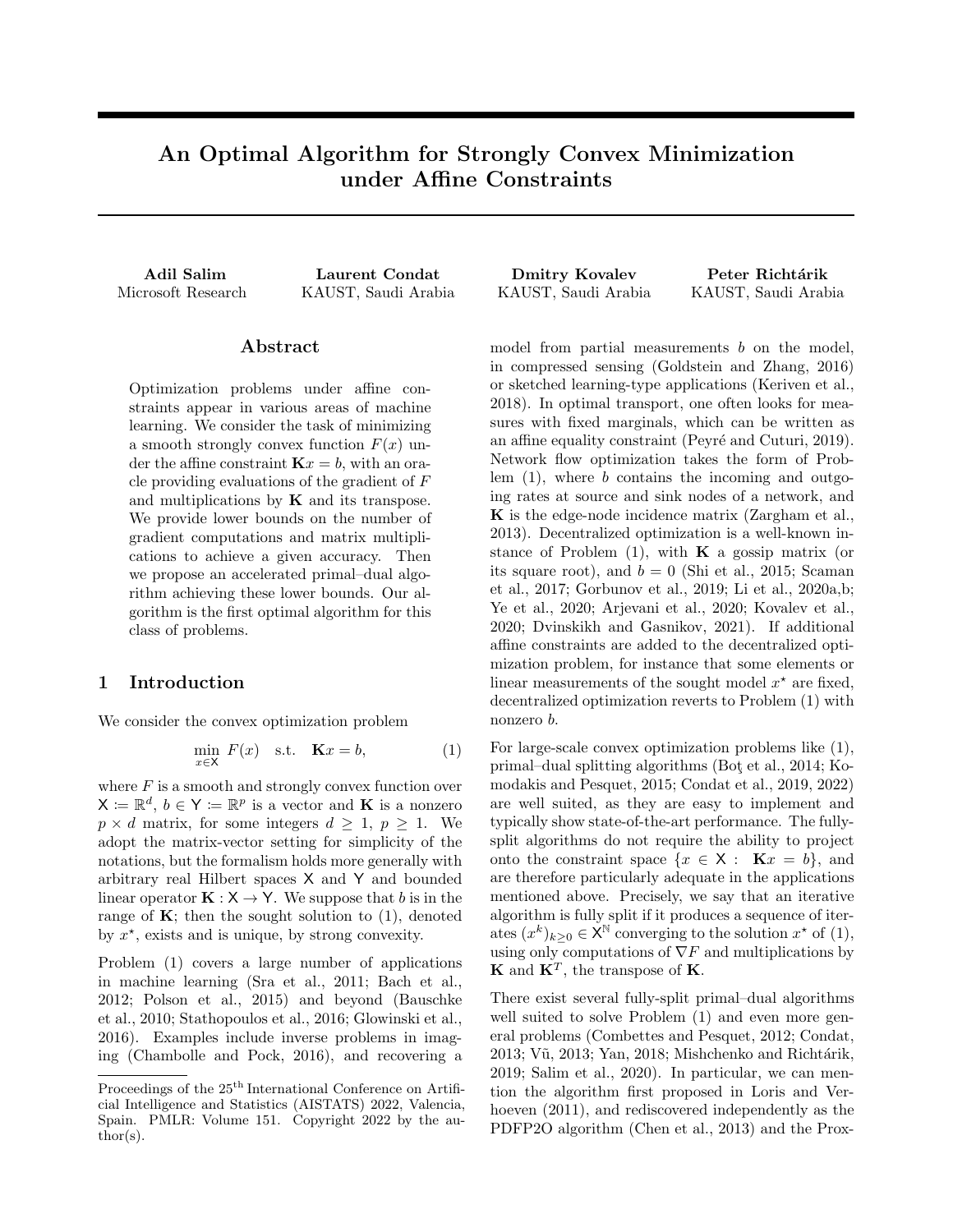imal Alternating Predictor-Corrector (PAPC) algorithm (Drori et al., 2015). For simplicity, we name it the PAPC algorithm. When applied to Problem (1), with  $F$  strongly convex, the PAPC has been proved to converge linearly by Salim et al. (Salim et al., 2020).

In this paper, we focus on the complexity of fully split algorithms to solve Problem (1), which is of primary importance in large-scale applications. That is, we study the number of gradient computations and matrix multiplications necessary to reach a given accuracy. We first derive lower bounds for these two quantities. No algorithm is known, matching these lower bounds, although nearly optimal algorithms exist in the case  $b = 0$  (Dvinskikh and Gasnikov, 2021). Then, we propose a new accelerated primal–dual algorithm, which matches the lower bounds, and thus is optimal. Our algorithm can be viewed as an accelerated version of the PAPC algorithm.

In summary, our main contributions are the following:

- We provide complexity lower bounds for solving Problem (1) within the class of algorithms performing evaluations of  $\nabla F$  and multiplications by **K** and  $K^T$ , by a reduction to the technique in Scaman et al. (2017).
- We propose a new algorithm for solving Problem (1).
- We prove that the complexity of our algorithm matches the lower bounds, and therefore it is optimal.

The complexity results presented in this paper are dimension-independent. Under the additional assumption that the dimension is small, one can imagine alternative strategies to solve Problem (1) more efficiently. Our algorithm is meant to be applied on highdimensional problems.

This paper is organized as follows. In Section 2, we introduce the notations and assumptions. Then, we summarize our contributions in the light of prior work in Section 3. In Section 4, we define the class of algorithms under study and we derive the corresponding complexity lower bounds for solving (1). Our main algorithm and our main result about its convergence and complexity are given in Section 5. Our approach for deriving and analyzing this algorithm is provided in Section 6. We illustrate our convergence results by numerical experiments in Section 7. The technical proofs are postponed to the Supplementary Material.

#### 2 Mathematical Setting

Let us make the formulation of the problem (1) more precise. The convex function  $F : X \to \mathbb{R}$  is an Lsmooth and  $\mu$ -strongly convex function, for some  $\mu > 0$ and  $L > 0$ ; that is, F is differentiable and satisfies the strong convexity inequality

$$
F(x) + \langle \nabla F(x), x' - x \rangle + \frac{\mu}{2} ||x - x'||^2 \le F(x'),
$$

and the smoothness inequality

$$
F(x') \le F(x) + \langle \nabla F(x), x' - x \rangle + \frac{L}{2} ||x' - x||^2,
$$

for every  $(x, x') \in \mathsf{X}^2$ . That is,  $\nabla F$  is *L*-Lipschitz continuous and  $F - \frac{\mu}{2} \|\cdot\|^2$  is convex. Moreover, the Bregman divergence of F is denoted by  $D_F(x, x') \coloneqq$  $F(x) - F(x') - \langle \nabla F(x'), x - x' \rangle \geq 0$ . We have  $0 <$  $\mu \leq L$  and we denote by

$$
\kappa \coloneqq \frac{L}{\mu} \geq 1
$$

the condition number of F.

The kernel of the matrix **K** is denoted by  $\ker(\mathbf{K})$ and its range by range $(K)$ . We define the symmetric positive semidefinite matrix  $\mathbf{W} := \mathbf{K}^T \mathbf{K}$ . The largest eigenvalue of **W** is denoted by  $\lambda_{\text{max}}(\mathbf{W})$  and its smallest *positive* eigenvalue by  $\lambda_{\min}^+(\mathbf{W})$ . We have  $0 < \lambda_{\min}^+(\mathbf{W}) \leq \lambda_{\max}(\mathbf{W})$  and we denote by

$$
\chi(\mathbf{W}) := \frac{\lambda_{\max}(\mathbf{W})}{\lambda_{\min}^+(\mathbf{W})} \ge 1
$$

the condition number of W.

The condition number  $\kappa$  (resp.  $\chi(\mathbf{W})$ ) measures the regularity of  $F$  (resp.  $\bf{K}$ ). The complexity results obtained in this paper are (nondecreasing) functions of  $\kappa$  (resp.  $\chi(\mathbf{W})$ ).

We can note that  $\ker(\mathbf{K}) = \ker(\mathbf{W})$ . If  $\ker(\mathbf{W}) = \{0\},\$ the solution  $x^*$  to the linear system  $\mathbf{K}x = b$  is unique, so that  $F$  does not play any role and Problem  $(1)$  reverts to solving this linear system. We allow for this case, but it is of course not the focus of this paper.

Finally, we denote by  $\iota_{\{b\}}$  the indicator function of  $\{b\};$  that is,  $\iota_{\{b\}} : y \in \mathsf{Y} \mapsto \{0 \text{ if } y = b, +\infty\}$ otherwise}. This function is convex and lower semicontinuous over Y. Denoting by  $\partial$  the subdifferential operator (Bauschke and Combettes, 2017, Section 16), we recall that  $\partial \iota_{\{b\}}(y) \neq \emptyset$  if and only if  $y = b$ .

# 3 Related Works and Summary of the Contributions

Most algorithms able to solve Problem (1) using evaluations of  $\nabla F$  and multiplications by **K** and  $\mathbf{K}^T$  can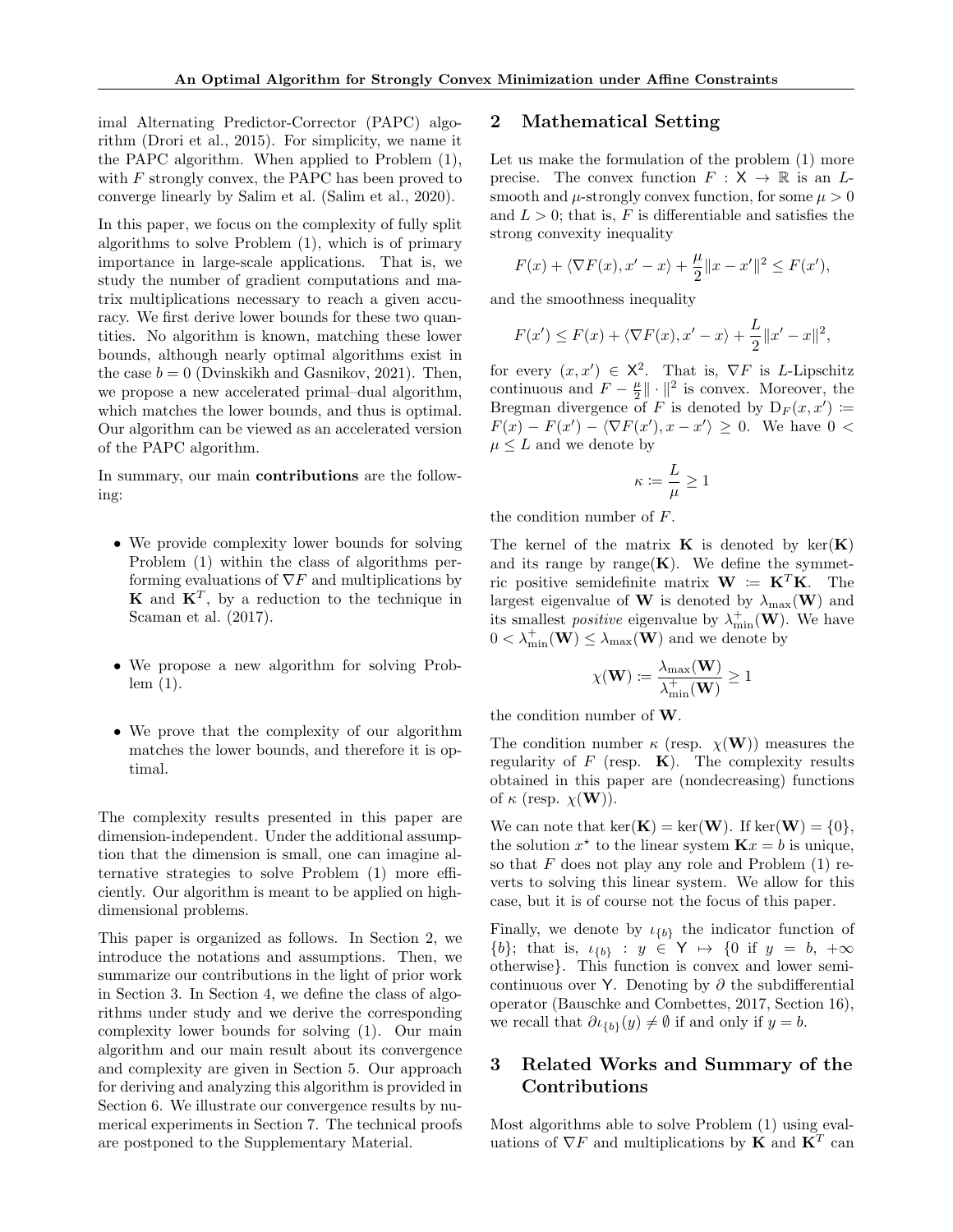be viewed as primal–dual algorithms. For instance, the Condat-Vũ algorithm (Condat, 2013; Vũ, 2013) and its variants, the PAPC algorithm (Loris and Verhoeven, 2011; Chen et al., 2013; Drori et al., 2015) can be applied to Problem (1). The PAPC algorithm applied to Problem (1) consists in iterating

$$
\begin{vmatrix}\nx^{k+\frac{1}{2}} & := x^k - \eta \nabla F(x^k) - \eta \mathbf{K}^T y^k \\
y^{k+1} & := y^k + \theta (\mathbf{K} x^{k+\frac{1}{2}} - b) \\
x^{k+1} & := x^k - \eta \nabla F(x^k) - \eta \mathbf{K}^T y^{k+1}\n\end{vmatrix} \tag{2}
$$

for some parameters  $\eta, \theta > 0$ ; it converges in general if  $\eta \in (0, \frac{2}{L})$  and  $\eta \theta \|\mathbf{K}\|^2 \leq 1$ , see (Condat et al., 2019), but this particular instance converges linearly (Salim et al., 2020), see Table 1. To our knowledge, the first algorithm solving Problem (1), for which linear convergence was proved, has been proposed in Mishchenko and Richtárik (2019), see Table 1.

Most of the progress in solving Problem  $(1)$ , with  $b = 0$ , at an accelerated or (nearly) optimal rate have been made recently in the particular case of decentralized optimization (Scaman et al., 2017; Gorbunov et al., 2019; Li et al., 2020a,b; Ye et al., 2020; Arjevani et al., 2020; Kovalev et al., 2020; Dvinskikh and Gasnikov, 2021). In this case,  $\bf{K}$  is typically the square root of a gossip matrix, i.e. a symmetric positive semidefinite matrix supported by a graph, whose kernel is the consensus space. In particular, optimal decentralized algorithms have been proposed using acceleration techniques (Nesterov, 2004; Auzinger, 2011; Allen-Zhu, 2017) in (Scaman et al., 2017; Kovalev et al., 2020; Li et al., 2020b). In particular, the algorithm of Scaman et al. (2017) relies on the computation of  $\nabla F^*$ , where  $F^*$  is the Fenchel transform of  $F$ . Since evaluating  $\nabla F^*$  is equivalent to minimizing F, Kovalev et al. (2020) proposed an algorithm relying on  $\nabla F$  only. In Machine Learning applications, 'full' gradients are often intractable, therefore Li et al. (2020b) introduced a method relying on stochastic estimates of  $\nabla F$  only. Each of these three methods is optimal for the class of algorithms they belong to. Our approach can be seen as an extension of (Kovalev et al., 2020) to the general setting of linearly constrained minimization, with an arbitrary right hand side  $b$ <sup>1</sup>

In the case where projecting onto the constraint space  ${x \in X : \mathbf{K}x = b}$  is possible, FISTA (Beck and Teboulle, 2009; Chambolle and Dossal, 2015) is an optimal algorithm for solving Problem (1). FISTA can be seen as Nesterov's acceleration (Nesterov, 2004) of the classical projected gradient algorithm.

In a nutshell, our approach consists in a rigorous combination of Nesterov's acceleration (Nesterov, 2004) to minimize a smooth and strongly convex function, and the Chebyshev iteration method (Flanders and Shortley, 1950; Golub and Loan, 1983; Auzinger, 2011; Gutknecht and Röllin, 2002) for linear system solving. Our approach allows us to accelerate the PAPC algorithm and, for the first time, to achieve the asymptotic complexity lower bounds. Our results and the most relevant results of the literature are summarized in Table 1.

# 4 First-Order Algorithms for the Problem

We now define the family of algorithms considered to solve Problem (1). Informally, this is the family of algorithms using gradient computations and matrix multiplications. Since no particular structure is assumed on  $K$ , any multiplication of the iterates by  $K$  must be followed by a multiplication by  $K^T$  in order to map the iterates back into the optimization space X, before an application of  $\nabla F$ . Hence, we consider the wide class of Black-Box First Order algorithms using  $\nabla F$ , **K** and  $\mathbf{K}^T$ , denoted by BBFO( $\nabla F$ , **K**), which generate a sequence of vectors  $(x^n)_{n\in\mathbb{N}}\in\mathsf{X}^{\mathbb{N}}$  such that

$$
x^{n+1} \in \text{Span}\Big(x^0, \dots, x^n, \nabla F(x^0), \dots, \nabla F(x^n),
$$

$$
\mathbf{K}^T \text{Span}\big(b, \mathbf{K}x^0, \dots, \mathbf{K}x^n, \mathbf{K} \nabla F(x^0), \dots,
$$

$$
\mathbf{K} \nabla F(x^n)\big)\Big)
$$

and do not apply the operators  $\nabla F$ , **K** and  $\mathbf{K}^T$  to other vectors. It is important to note that the index n need not coincide with the iteration counter of an iterative algorithm: each  $x^n$  can correspond to an intermediate vector in X obtained after any computation or sequence of computations during the course of the algorithm.

**Theorem 1** (Lower bounds). Let  $\chi \geq 1$ . There exist a vector  $b_0$ , a matrix  $\mathbf{K}_0$  such that the condition number of  $\mathbf{K}_0^T \mathbf{K}_0$  is  $\chi$ , and a smooth and strongly convex function  $F_0$  with condition number  $\kappa$ , such that the following holds: for any  $\varepsilon > 0$ , any BBFO( $\nabla F_0$ ,  $\mathbf{K}_0$ ) algorithm requires at least

- $\Omega(\sqrt{\kappa \chi} \log(1/\varepsilon))$  multiplications by  $\mathbf{K}_0$ ,
- $\Omega(\sqrt{\kappa \chi} \log(1/\varepsilon))$  multiplications by  $\mathbf{K}_0^T$ ,

<sup>&</sup>lt;sup>1</sup>We do not assume the knowledge of a solution  $\tilde{x}$  to the linear system  $\mathbf{K}x = b$ , otherwise one could get back to the case  $b = 0$  using a change of variable. One could think of solving this linear system approximately as a preprocessing step: the typical Conjugate Gradient Method yields  $\hat{x}$  with  $\|\mathbf{K}\hat{x} - b\|^2 \le \epsilon \|b\|^2$  with  $\mathcal{O}(\sqrt{\chi} \log(1/\epsilon))$  complexity, where  $\chi = \chi(\mathbf{W})$ . But, assuming for simplicity that  $\|\mathbf{K}\| = 1$ , to guarantee that  $\|\hat{x} - \tilde{x}\|^2 \leq \epsilon \|b\|^2$  for some  $\tilde{x}$ with  $\mathbf{K}\tilde{x} = b$ , using the inequality  $\|\hat{x} - \tilde{x}\|^2 \leq \chi \|\mathbf{K}\hat{x} - b\|^2$ , with  $\mathbf{K}x = v$ , using the inequality  $||x - x|| \ge x||\mathbf{K}x - v||$ ,<br>the complexity becomes  $\mathcal{O}(\sqrt{\chi} \log(\chi/\epsilon))$ . Thus, there is an additional  $log(\chi)$  factor appearing in the complexity, which is not optimal, contrary to the proposed approach.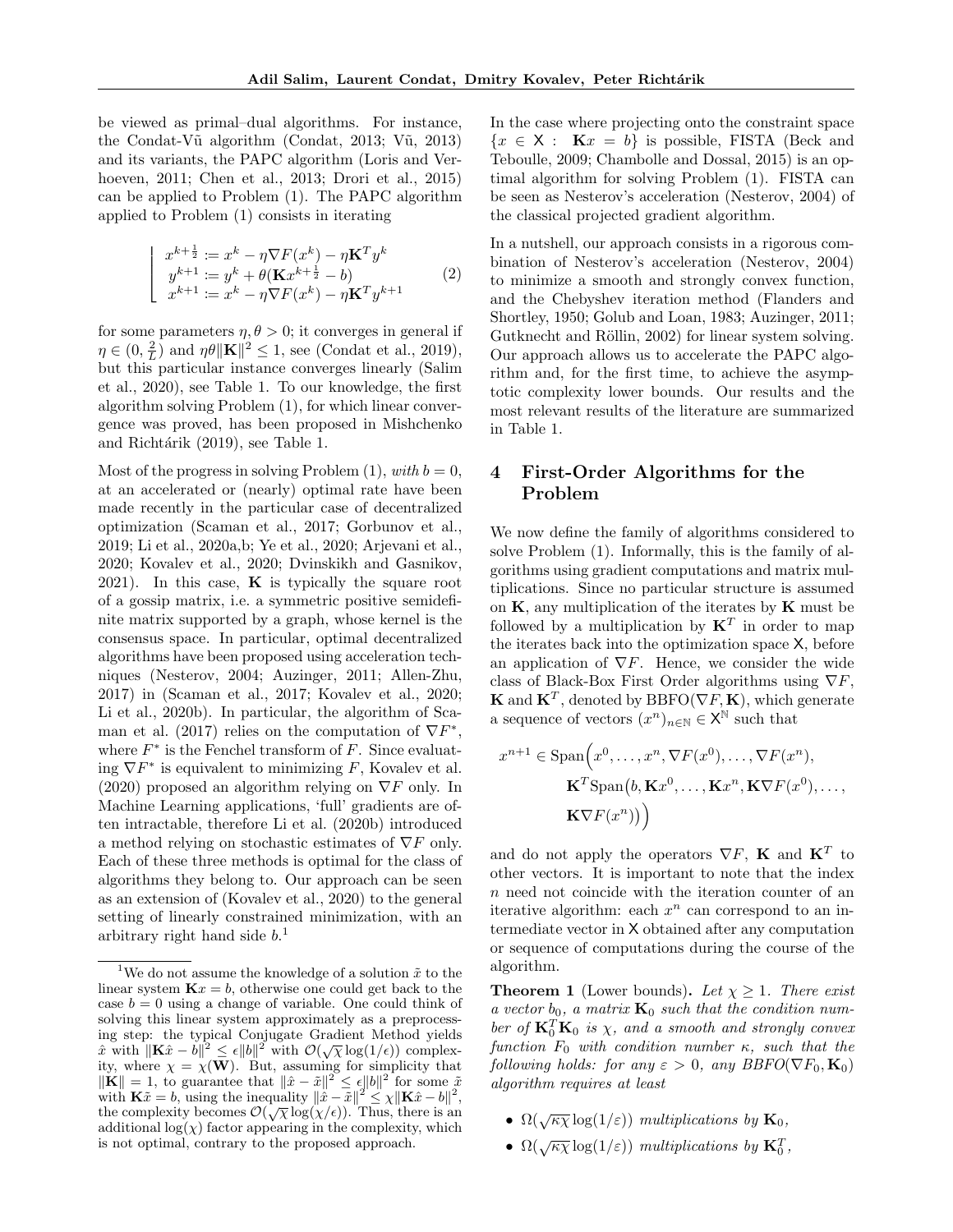Table 1: Comparison of the complexity of state-of-the-art algorithms with our results, in terms of gradient computations and matrix multiplications to find  $x \in X$  such that  $||x - x^*||^2 \leq \varepsilon$ . The condition number of F is denoted by  $\kappa$  and the condition number of  $\mathbf{K}^T \mathbf{K}$  is denoted by  $\chi$ .

| Algorithm                                      | Gradient computations                                            | Matrix multiplications                                                 |
|------------------------------------------------|------------------------------------------------------------------|------------------------------------------------------------------------|
| PAPC algorithm (Salim et al., 2020)            | $\mathcal{O}\left((\kappa+\chi)\log\frac{1}{\varepsilon}\right)$ | $\mathcal{O}\left((\kappa+\chi)\log\frac{1}{\varepsilon}\right)$       |
| (Mishchenko and Richtárik, 2019)               | $\mathcal{O}\left((\kappa+\chi)\log\frac{1}{\varepsilon}\right)$ | $\mathcal{O}\left((\kappa+\chi)\log\frac{1}{\varepsilon}\right)$       |
| (Dvinskikh and Gasnikov, 2021) (case $b = 0$ ) | $\mathcal{O}\left(\sqrt{\kappa}\log\frac{1}{\varepsilon}\right)$ | $\mathcal{O}\left(\sqrt{\kappa\chi}\log^2\frac{1}{\varepsilon}\right)$ |
| Algorithm 1 (This paper, Theorem 2)            | $\mathcal{O}\left(\sqrt{\kappa}\log\frac{1}{\varepsilon}\right)$ | $\mathcal{O}\left(\sqrt{\kappa\chi}\log\frac{1}{\varepsilon}\right)$   |
| Lower bound (This paper, Theorem 1)            | $\mathcal{O}\left(\sqrt{\kappa}\log\frac{1}{\varepsilon}\right)$ | $\mathcal{O}\left(\sqrt{\kappa\chi}\log\frac{1}{\varepsilon}\right)$   |

•  $\Omega(\sqrt{\kappa}\log(1/\varepsilon))$  computations of  $\nabla F_0$ ,

to output a vector x such that  $||x - x^*||^2 < \varepsilon$ , where  $x^* = \argmin_{\{x \; : \; \mathbf{K}_0 x = b_0\}} F_0(x).$ 

Theorem 1 provides lower bounds on the number of gradient computations and matrix multiplications needed to reach  $\varepsilon$  accuracy, which here means that  $||x - x^*||^2 \leq \varepsilon.$ 

Proof. We follow the ideas of Scaman et al. (2017), in the context of decentralized optimization, to exhibit worst-case function  $F_0$  and matrix  $\mathbf{K}_0$ . Let  $\chi \geq 1$ .

"Bad" function  $F_0$  and "bad" matrix  $K_0$ . Consider the family of smooth and strongly convex functions  $(f_i)_{i=1}^n$  and the matrix **W** with condition number  $\chi$  given by (Scaman et al., 2017, Corollary 2). Denote by  $\kappa$  the common condition number of  $f_i$ . Denote by  $\kappa$  the common condition number of  $J_i$ .<br>Set  $F_0(x_1,...,x_n) := \sum_{i=1}^n f_i(x_i)$ ,  $\mathbf{K}_0 := \sqrt{\mathbf{W}}$  and  $b_0 = 0$ . Then, the condition number of F is  $\kappa$  and the condition number of  $\mathbf{W} = \mathbf{K}_0^T \mathbf{K}_0$  is  $\chi$ . Moreover, **W** is a gossip matrix (Scaman et al., 2017, Section 2.2).

 $\text{BBFO}(\nabla F_0, \mathbf{K}_0)$  are decentralized optimization algorithms. Any BBFO algorithm using these operators  $\nabla F_0$ ,  $\mathbf{K}_0$ ,  $\mathbf{K}_0^T$  can be rewritten as a function of  $\nabla F_0$  and  $\mathbf{W} = \mathbf{K}_0^T \mathbf{K}_0$ . Indeed,

$$
\text{Span}\Big(x^0, \dots, x^n, \nabla F_0(x^0), \dots, \nabla F_0(x^n),
$$
\n
$$
\mathbf{K}_0^T \text{Span}\big(b_0, \mathbf{K}_0 x^0, \dots, \mathbf{K}_0 x^n, \mathbf{K}_0 \nabla F_0(x^0), \dots,
$$
\n
$$
\mathbf{K}_0 \nabla F_0(x^n)\big)\Big)
$$
\n
$$
= \text{Span}\Big(x^0, \dots, x^n, \nabla F_0(x^0), \dots, \nabla F_0(x^n),
$$
\n
$$
\text{Span}\big(\mathbf{W}x^0, \dots, \mathbf{W}x^n, \mathbf{W} \nabla F_0(x^0), \dots,
$$
\n
$$
\mathbf{W} \nabla F_0(x^n)\big)\Big).
$$

Since W is a gossip matrix, BBFO( $\nabla F_0$ ,  $\mathbf{K}_0$ ) algorithms are therefore Black-box optimization procedures using W, in the sense of (Scaman et al., 2017,

Section 3.1). In other words, BBFO( $\nabla F_0$ ,  $\mathbf{K}_0$ ) algorithms are decentralized optimization algorithms over a network, in which communication amounts to multiplication by  $W$ , and local computations correspond to evaluations of  $\nabla F$ .

Any solution to (1) is a solution to a decentralized optimization problem. Since  $\ker(W)$  is the consensus space,  $x^* = \arg \min_{\{x : \mathbf{W}x = 0\}} F_0(x)$ can be written as  $x^* = (x_0^*, \ldots, x_0^*)$  where  $x_0^* =$  $\arg \min_{n} \frac{1}{n} \sum_{i=1}^{n} f_i.$ 

 $\text{BBFO}(\nabla F_0, \mathbf{K}_0)$  algorithms cannot outperform the lower bounds of decentralized algorithms. As shown in Scaman et al. (2017, Corollary 2), for any  $\varepsilon > 0$ , any Black-box optimization procedure using W requires at least  $\Omega(\sqrt{\kappa \chi} \log(1/\varepsilon))$  communication rounds, and at least  $\Omega(\sqrt{\kappa} \log(1/\varepsilon))$  communication rounds, and at least  $\Omega(\sqrt{\kappa} \log(1/\varepsilon))$  gradient computations to output  $x = (x_1, \ldots, x_n)$  such that  $||x - x^*||^2 < \varepsilon$ , where  $x^* = \arg \min F_0$ . In particular, for any  $\varepsilon > 0$ , any BBFO( $\nabla F_0$ ,  $\mathbf{K}_0$ ) algorithm requires at least  $\Omega(\sqrt{\kappa \chi} \log(1/\varepsilon))$  multiplications by  $\mathbf{K}_0^T \mathbf{K}_0$ , at least  $\Omega(\sqrt{\kappa} \log(1/\varepsilon))$  indifferentiations by  $\mathbf{K}_0 \mathbf{K}_0$ ,<br>and at least  $\Omega(\sqrt{\kappa} \log(1/\varepsilon))$  computations of  $\nabla F_0$  to output  $x = (x_1, \ldots, x_n)$  such that  $||x - x^*||^2 < \varepsilon$ , where  $x^* = \arg \min F_0.$ 

Finally, one multiplication by  $W$  is equivalent to one multiplication by  $\mathbf{K}_0$  followed by one multiplication by  $\mathbf{K}_{0}^{T}.$  $\Box$ 

# 5 Proposed Algorithm

In this section, we present our main algorithm, Algorithm 1, and our main convergence result, Theorem 2. The derivations and proofs are deferred to Section 6. Algorithm 2 implements the classical Chebyshev iteration (Flanders and Shortley, 1950; Golub and Loan, 1983; Auzinger, 2011; Gutknecht and Röllin, 2002), see Section 6.3 for details. It is used as a subroutine in Algorithm 1 and denoted by Chebyshev, with its parameters passed as arguments. We stress here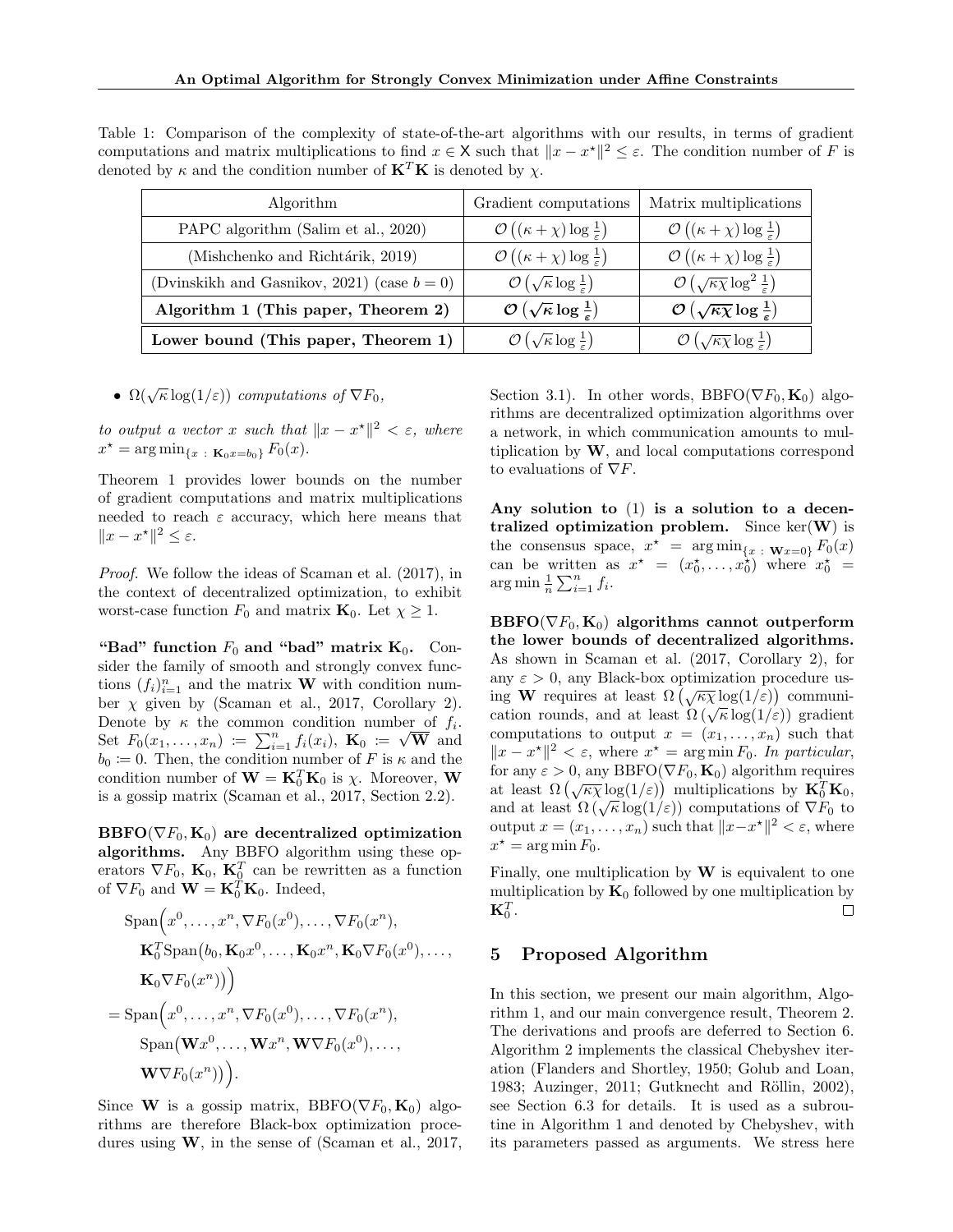| Algorithm 1 Proposed algorithm |  |  |  |
|--------------------------------|--|--|--|
|--------------------------------|--|--|--|

| 1: Parameters: $x^0 \in \mathsf{X}, N \in \mathbb{N}^*, \tau \in (0,1),$                   |
|--------------------------------------------------------------------------------------------|
| 2: $\lambda_1, \lambda_2, \eta, \theta, \alpha > 0$                                        |
| 3: $x_f^0 \coloneqq x^0, u^0 \coloneqq 0$ <sub>X</sub>                                     |
| 4: for $k = 0, 1, $ do                                                                     |
| $x_a^k \coloneqq \tau x^k + (1 - \tau) x_f^k$<br>5:                                        |
| $x^{k+\frac{1}{2}} \coloneqq (1+\eta\alpha)^{-1}(x^k - \eta(\nabla F(x^k_{\alpha}))$<br>6: |
| $-\alpha x_a^k + u^k)$<br>7:                                                               |
| $r^k \coloneqq \theta(x^{k+\frac{1}{2}})$<br>8:                                            |
| $-\text{Chebyshev}(x^{k+\frac{1}{2}}, \mathbf{K}, b, N, \lambda_1, \lambda_2))$<br>9:      |
| $u^{k+1} := u^k + r^k$<br>10:                                                              |
| $x^{k+1} \coloneqq x^{k+\frac{1}{2}} - \eta(1+\eta\alpha)^{-1}r^k$<br>11:                  |
| $x_f^{k+1} := x_a^k + \frac{2\tau}{2-\tau}(x^{k+1} - x^k)$<br>12:                          |
| 13: end for                                                                                |

that the Chebyshev iteration is diverted from its usual use, which is solving linear systems, and is used here as a preconditioner (a similar idea appears in Bredies and Sun (2015)). Although Algorithm 1 runs at every iteration a number  $N$  of Chebyshev iterations, there is no approximation or truncation error here: Algorithm 1 converges to the exact solution  $x^*$  of Problem (1). This is achieved without solving the full linear system  $\mathbf{K}x = b$  at each iteration.

Theorem 2 (Convergence of Algorithm 1). Consider  $\lambda_1 \geq \lambda_{\max}(\mathbf{W})$  and  $\lambda_2$  such that  $0 < \lambda_2 \leq \lambda_{\min}^+(\mathbf{W})$ .  $\Delta t \geq \frac{\lambda_{\max}(\mathbf{W})}{\lambda_2}$  and choose  $N \geq \sqrt{\chi}$ .

Set the parameters  $\tau, \eta, \theta, \alpha$  as  $\tau \coloneqq \min\left\{1, \frac{1}{2}\sqrt{\frac{19}{15\kappa}}\right\},\$  $\eta \coloneqq \frac{1}{4\tau L}, \ \theta \coloneqq \frac{15}{19\eta}, \ and \ \alpha \coloneqq \mu.$  Then, there exists  $C \geq 0$  such that

$$
\frac{1}{\eta} ||x^k - x^\star||^2 + \frac{2(1-\tau)}{\tau} D_F(x_f^k, x^\star)
$$
  

$$
\leq \left(1 + \frac{1}{4} \min\left\{\frac{15}{19}, \sqrt{\frac{15}{19\kappa}}\right\}\right)^{-k} C.
$$

Moreover, for every  $\varepsilon > 0$ , Algorithm 1 finds  $x^k$  for Moreover, for every  $\varepsilon > 0$ , Algorithm 1 finals x for<br>which  $||x^k - x^*||^2 \leq \varepsilon$  using  $\mathcal{O}(\sqrt{\kappa} \log(1/\varepsilon))$  gradient computations and  $\mathcal{O}(N\sqrt{\kappa}\log(1/\varepsilon))$  matrix multiplications with  $\mathbf{K}$  or  $\mathbf{K}^T$ .

Corollary 1 (Tight version of Theorem 2). Set the parameters  $\lambda_1, \lambda_2, N, \tau, \eta, \theta, \alpha$  to  $\lambda_1 = \lambda_{\max}(\mathbf{W}), \lambda_2 =$  $\lambda_{\min}^+({\bf W}), ~~ N~~ = ~~ \lceil \sqrt{\chi({\bf W})} \rceil, ~~ \tau~~ =~~ \min \Big\{ 1, \tfrac{1}{2} \sqrt{\tfrac{19}{15\kappa}} \Big\},$  $\eta = \frac{1}{4\tau L}, \ \theta = \frac{15}{19\eta}, \ and \ \alpha = \mu.$  Then, for every  $\varepsilon > 0$ , Algorithm 1 finds  $x^k$  for which  $||x^k - x^*||^2 \le$  $\varepsilon$  using  $\mathcal{O}(\sqrt{\kappa}\log(1/\varepsilon))$  gradient computations and  $\mathcal{O}\left(\sqrt{\kappa\chi(\mathbf{W})}\log(1/\varepsilon)\right)$  matrix multiplications with **K** or  $\mathbf{K}^T$ .

| Algorithm 2 Chebyshev iteration |  |  |  |
|---------------------------------|--|--|--|
|---------------------------------|--|--|--|

| 1: Parameters: $z^0 \in \mathsf{X}, \mathbf{K}, b \in \mathsf{Y}, N \in \mathbb{N}^*, \lambda_1 > 0$ , |  |
|--------------------------------------------------------------------------------------------------------|--|
| $\lambda_2 > 0$ .                                                                                      |  |
| 2: $\rho := (\lambda_1 - \lambda_2)^2 / 16$ , $\nu := (\lambda_1 + \lambda_2) / 2$                     |  |
| 3: $\gamma^0 \coloneqq -\nu/2$                                                                         |  |
| 4: $p^0 := -\mathbf{K}^T(\mathbf{K}z^0 - b)/\nu$                                                       |  |
| 5: $z^1 \coloneqq z^0 + p^0$                                                                           |  |
| 6: for $i = 1, , N - 1$ do                                                                             |  |
| 7: $\beta^{i-1} := \rho / \gamma^{i-1}$                                                                |  |
| 8: $\gamma^i := -(\nu + \beta^{i-1})$                                                                  |  |
| 9: $p^i := (\mathbf{K}^T(\mathbf{K}z^i - b) + \beta^{i-1}p^{i-1})/\gamma^i$                            |  |
| 10: $z^{i+1} \coloneqq z^i + p^i$                                                                      |  |
| $11:$ end for                                                                                          |  |
| 12: Output: $z^N$                                                                                      |  |
|                                                                                                        |  |

The complexity result given by Corollary 1 is summarized in Table 1. Algorithm 1 is a BBFO algorithm because each step of each iteration is a BBFO update. Thus, the complexity of Algorithm 1 matches the lower bounds of Theorem 1, in terms of both gradient computations and matrix multiplications.

# 6 Derivation of the Algorithm and Proof of Theorem 2

In this section, we explain how we derive our main algorithm from the PAPC algorithm and prove Theorem 2 step by step. First, we derive the primal–dual optimality conditions associated to Problem (1).

#### 6.1 Primal–Dual Optimality Conditions

First, note that  $\arg \min_{\mathbf{K}_{x=b}} F(x) = \arg \min F(x) +$  $\iota_{\{b\}}(\mathbf{K}x)$ . Define the strongly convex function G :  $x \mapsto F(x) + \iota_{\{b\}}(\mathbf{K}x).$  $\lambda$ ) =  $\nabla F(x^*) + \mathbf{K}^T \partial \iota_{\{b\}}(\mathbf{K} x^*)$  (Bauschke and Combettes, 2017, Theorem 16.47). This means that there exists  $y^* \in \partial \iota_{\{b\}} (\mathbf{K} x^*)$  such that  $0 = \nabla F(x^*) + \mathbf{K}^T y^*$ . Besides,  $\partial \iota_{\{b\}}(\mathbf{K}x^*)$  is nonempty if and only if  $\mathbf{K}x^* = b$ . Finally, the pair  $(x^*, y^*)$  must satisfy

$$
\begin{cases}\n0 = \nabla F(x^*) + \mathbf{K}^T y^*, \\
0 = -\mathbf{K}x^* + b.\n\end{cases} \tag{3}
$$

These equations are called primal–dual optimality conditions, and are also the first-order conditions associated to the Lagrangian function  $\mathcal{L}(x, y) := F(x) +$  $\langle \mathbf{K} x - b, y \rangle$  associated to Problem (1). Moreover,  $(x^*, y^*)$  is called an optimal primal-dual pair. If  $(x^*, y^*)$  is an optimal primal-dual pair, then  $(x^*, y^* +$  $\bar{y}$ , where  $\bar{y} \in \text{ker}(\mathbf{K}^T)$ , is also an optimal primaldual pair. Thus, in the sequel, we denote by  $(x^*, y^*)$ the only optimal primal–dual pair such that  $y^* \in$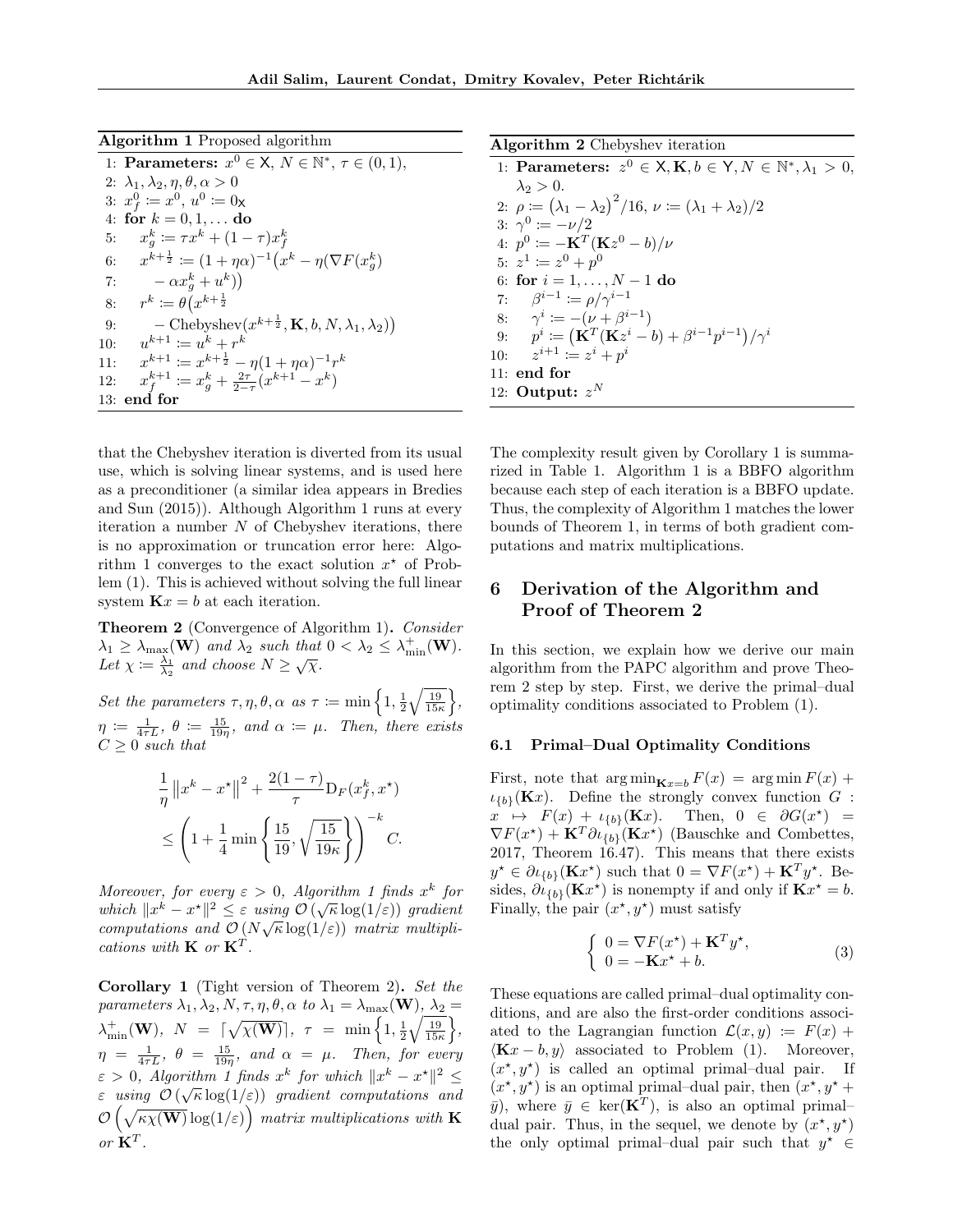Algorithm 3 Intermediate algorithm

1: Parameters:  $x^0 \in X$ ,  $y^0 = 0$  $\gamma$ ,  $\eta$ ,  $\theta$ ,  $\alpha > 0$ ,  $\tau \in$  $(0, 1)$ 2: Set  $x_f^0 = x^0$ 3: for  $k = 0, 1, 2, ...$  do 4:  $x_g^k \coloneqq \tau x^k + (1 - \tau) x_f^k$ 5:  $x^{k+\frac{1}{2}} \coloneqq (1+\eta\alpha)^{-1}(x^k - \eta(\nabla F(x_g^k) - \alpha x_g^k +$  $\mathbf{K}^T y^k))$ 6:  $y^{k+1} := y^k + \theta(\mathbf{K}x^{k+\frac{1}{2}} - b)$ 7: x  $k+1$  :=  $(1 + \eta \alpha)^{-1} (x^k - \eta (\nabla F(x_g^k) - \alpha x_g^k +$  $\mathbf{K}^T y^{k+1}))$ 8:  $x_f^{k+1} := x_g^k + \frac{2\tau}{2-\tau}(x^{k+1} - x^k)$ 9: end for

range $(K)$ ; that is, such that

$$
\begin{cases}\n0 = \nabla F(x^*) + \mathbf{K}^T y^*, & y^* \in \text{range}(\mathbf{K}), \\
0 = -\mathbf{K}x^* + b.\n\end{cases} \tag{4}
$$

We can note that the sequence of iterates  $(x^k, y^k)$  of the PAPC algorithm, shown in (2), converges linearly to  $(x^*, y^*)$  (Salim et al., 2020, Theorem 8), as reported in Table 1.

#### 6.2 Nesterov's Acceleration

The first step to derive Algorithm 1 is to propose a variant of the PAPC (2) using Nesterov's acceleration (Nesterov, 2004). Nesterov acceleration is now classical for proximal gradient descent but its extension to primal-dual settings remains an open area. This intermediate algorithm is Algorithm 3, shown above. Its convergence is stated in Proposition 1.

**Proposition 1** (Algorithm 3). Consider  $\lambda_1 \geq$  $\lambda_{\max}(\mathbf{W})$  and  $\lambda_2$  such that  $0 < \lambda_2 \leq \lambda_{\min}^+(\mathbf{W})$ . Denote  $\chi \coloneqq \frac{\lambda_1}{\lambda_2}$ .

Set the parameters of Algorithm 3 as  $\tau$  :=  $\min\left\{1,\frac{1}{2}\sqrt{\frac{\chi}{\kappa}}\right\},\,\eta\coloneqq\frac{1}{4\tau L},\,\theta\coloneqq\frac{1}{\eta\lambda_1},\ and\ \alpha\coloneqq\mu.\ \ Then,$ 

$$
\frac{1}{\eta} \|x^k - x^\star\|^2 + \frac{\eta \alpha}{\theta (1 + \eta \alpha)} \|y^k - y^\star\|^2 \tag{5}
$$

$$
+\frac{2(1-\tau)}{\tau}D_F(x_f^k, x^\star) \le \left(1+\frac{1}{4}\min\left\{\frac{1}{\sqrt{\kappa\chi}}, \frac{1}{\chi}\right\}\right)^{-k}C,
$$

where  $C := \frac{1}{\eta} ||x^0 - x^*||$  $2 + \frac{1}{\theta} \|y^0 - y^{\star}\|^2 +$  $\frac{2(1-\tau)}{\tau} \mathcal{D}_F(x_f^0, x^{\star}).$ 

Proposition 1 states the linear convergence of the distance between the iterates and the primal–dual optimal point. In particular, if  $\lambda_1 = \lambda_{\max}(\mathbf{W})$  and  $\lambda_2 = \lambda_{\min}^+(\mathbf{W})$ , then  $||x - x^*||^2 \leq \varepsilon$  after

$$
\mathcal{O}\left(\left(\sqrt{\kappa\chi(\mathbf{W})}+\chi(\mathbf{W})\right)\log\left(\tfrac{1}{\varepsilon}\right)\right)
$$

gradient computations and matrix multiplications. Besides, Proposition 1 states the linear convergence of the Bregman divergence of  $F$ . Using  $(4)$ , one can check that the Bregman divergence of  $F$  is equal to the restricted primal-dual gap, in particular:  $D_F(x_f^k, x^*) =$  $\mathcal{L}(x_f^k, y^\star) - \mathcal{L}(x^\star, y^k).$ 

The proof of Proposition 1 is provided in the Supplementary Material. The main tool of the proof is the following representation of Algorithm 3.

We denote by **Q** the  $(d+p) \times (d+p)$  matrix defined blockwise by

$$
\mathbf{Q} \coloneqq \begin{bmatrix} \frac{1}{\eta} \mathbf{I}_{\mathsf{X}} & 0\\ 0 & \frac{1}{\theta} \mathbf{I}_{\mathsf{Y}} - \frac{\eta}{1 + \eta \alpha} \mathbf{K} \mathbf{K}^T \end{bmatrix},\tag{6}
$$

.

where  $\mathbf{I}_{\mathsf{X}}$  (resp.  $\mathbf{I}_{\mathsf{Y}}$ ) is the identity matrix over  $\mathsf{X}$  (resp. Y).

Lemma 1. The following equality holds:

$$
\mathbf{Q} \begin{bmatrix} x^{k+1} - x^k \ y^{k+1} - y^k \end{bmatrix} = \begin{bmatrix} \alpha (x_g^k - x^{k+1}) - (\nabla F(x_g^k) + \mathbf{K}^T y^{k+1}) \\ \mathbf{K} x^{k+1} - b \end{bmatrix}
$$
\n
$$
(7)
$$

Lemma 1, proved in the Supplementary Material, enables to view Algorithm 3 as a variant of the Forward–Backward algorithm involving monotone operators, see (Bauschke and Combettes, 2017, Section 26.14) or (Condat et al., 2019) for more details. The Forward–Backward algorithm is a fixed-point algorithm. For instance, one can see in Equation (7) that a fixed point  $(x^k, y^k) = (x^*, y^*)$  is a solution to (3). Hence, Algorithm 3 can be viewed as an accelerated primal–dual fixed-point algorithm.

#### 6.3 Chebyshev's Acceleration

Our main Algorithm 1 is obtained as a particular instantiation of Algorithm 3. More precisely, we use a finite number of steps of the Chebyshev iteration (Flanders and Shortley, 1950; Golub and Loan, 1983; Auzinger, 2011; Gutknecht and Röllin, 2002) to precondition the linear system and accelerate the resolution of Problem (1). This idea was already applied in the particular setting of decentralized optimization (Scaman et al., 2017, 2018).

Consider a polynomial  $P$  such that, for every eigenvalue t of **W**,  $P(t) > 0$  and  $(P(t) = 0 \Leftrightarrow t = 0)$ . Since  $\mathbf{K}x^* = b$ ,

$$
\mathbf{K}x = b \Leftrightarrow \mathbf{K}(x - x^*) = 0 \Leftrightarrow \mathbf{K}^T \mathbf{K}(x - x^*) = 0
$$
  
\n
$$
\Leftrightarrow \mathbf{W}(x - x^*) = 0 \Leftrightarrow \mathbf{P}(\mathbf{W})(x - x^*) = 0
$$
  
\n
$$
\Leftrightarrow \sqrt{\mathbf{P}(\mathbf{W})}(x - x^*) = 0
$$
  
\n
$$
\Leftrightarrow \sqrt{\mathbf{P}(\mathbf{W})}x = \sqrt{\mathbf{P}(\mathbf{W})}x^*.
$$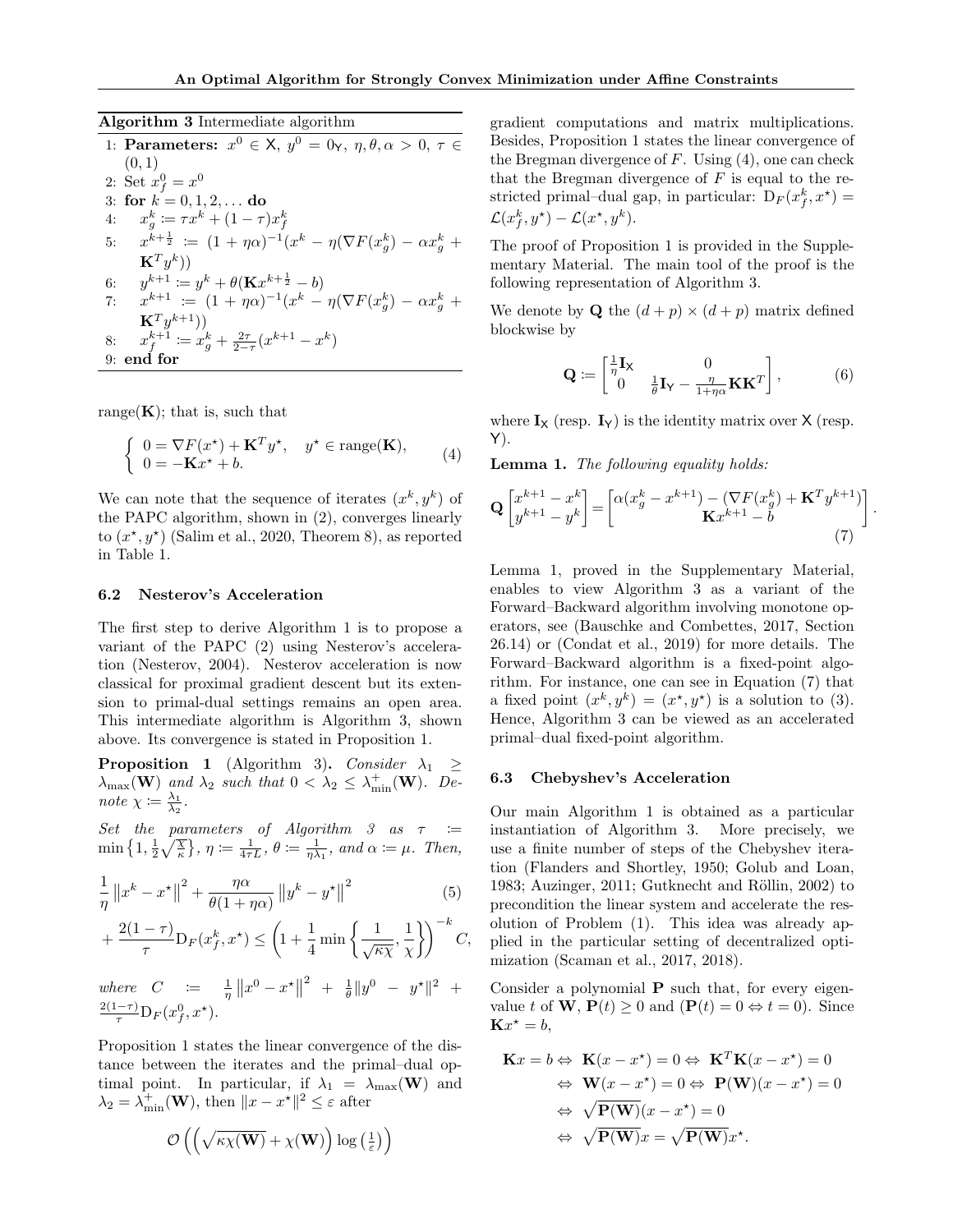Therefore, the problem

$$
\min_{x \in \mathsf{X}} F(x) \quad \text{s.t.} \quad \sqrt{\mathbf{P}(\mathbf{W})}x = \sqrt{\mathbf{P}(\mathbf{W})}x^*, \qquad (8)
$$

is equivalent to Problem (1). Consequently, to solve Problem (1), one can apply Algorithm 3 by replacing **K** by  $\sqrt{P(W)}$  and b by  $\sqrt{P(W)}x^*$ ; we will see below that  $x^*$  is not needed in the computations, only b is. Since  $\sqrt{\mathbf{P(W)}}$  is symmetric, this leads to the following algorithm:

$$
\begin{cases}\nx_g^k := \tau x^k + (1 - \tau) x_f^k \\
x^{k + \frac{1}{2}} := (1 + \eta \alpha)^{-1} (x^k - \eta (\nabla F(x_g^k) - \alpha x_g^k) \\
+ \sqrt{\mathbf{P(W)}} y^k) \\
y^{k+1} := y^k + \theta (\sqrt{\mathbf{P(W)}} x^{k + \frac{1}{2}} - \sqrt{\mathbf{P(W)}} x^*) \\
x^{k+1} := (1 + \eta \alpha)^{-1} (x^k - \eta (\nabla F(x_g^k) - \alpha x_g^k) \\
+ \sqrt{\mathbf{P(W)}} y^{k+1}) \\
x_f^{k+1} := x_g^k + \frac{2\tau}{2 - \tau} (x^{k+1} - x^k)\n\end{cases} (9)
$$

After applying the change of variable  $u^k = \sqrt{\mathbf{P}(\mathbf{W})} u^k$ , we get: k  $\overline{\mathbf{P(W)}}y^k$ , we get:

$$
\begin{cases}\nx_{g}^{k} := \tau x^{k} + (1 - \tau)x_{f}^{k} \\
x^{k + \frac{1}{2}} := (1 + \eta \alpha)^{-1} (x^{k} - \eta (\nabla F(x_{g}^{k}) - \alpha x_{g}^{k} + u^{k})) \\
u^{k + 1} := u^{k} + \theta (\mathbf{P}(\mathbf{W})x^{k + \frac{1}{2}} - \mathbf{P}(\mathbf{W})x^{*}) \\
x^{k + 1} := (1 + \eta \alpha)^{-1} (x^{k} - \eta (\nabla F(x_{g}^{k}) - \alpha x_{g}^{k} + u^{k + 1})) \\
x_{f}^{k + 1} := x_{g}^{k} + \frac{2\tau}{2 - \tau} (x^{k + 1} - x^{k}).\n\end{cases}
$$
\n(10)

To obtain Algorithm 1 and Theorem 2, we have to choose a suitable polynomial  $P$  and show how to compute  $\mathbf{P}(\mathbf{W})x^{k+\frac{1}{2}} - \mathbf{P}(\mathbf{W})x^{*}$  efficiently.

## 6.3.1 Choice of P

The goal is to make Problem (8) better conditioned than Problem  $(1)$ . For this, we want **P** to cluster all the positive eigenvalues of  $W$  around the same value, say 1 (the scaling of  $P$  does not matter, since it is compensated by the stepsizes). To that aim, the best choice is to set P as 1 minus a Chebyshev polynomial of appropriate degree (Auzinger, 2011, Theorem 6.1). More precisely, let  $T_n$  be the Chebyshev polynomial of the first kind of degree  $n \geq 0$ , which is such that  $\{T_n(t) : t \in [-1,1]\} = [-1,1].$  Let  $\lambda_1 \geq \lambda_{\max}(\mathbf{W})$ and  $0 < \lambda_2 \leq \lambda_{\min}^+(\mathbf{W})$  be upper and lower bounds of the eigenvalues of **W**. Set  $\chi := \lambda_1/\lambda_2 \ge \chi(\mathbf{W}) \ge 1$ .

If  $\lambda_1 = \lambda_2$ , no preconditioning is necessary and we could just set  $P(W) = W$ . So, let us assume that  $\lambda_2 < \lambda_1$  (the derivations can be shown to be still valid if  $\lambda_2 = \lambda_1$ ).

For every  $n \geq 1$ , we define the shifted Chebyshev polynomial  $T_n$  as

$$
\widetilde{\boldsymbol{T}}_n(t) = \frac{\boldsymbol{T}_n\big((\lambda_1 + \lambda_2 - 2t)/(\lambda_1 - \lambda_2)\big)}{\boldsymbol{T}_n\big((\lambda_1 + \lambda_2)/(\lambda_1 - \lambda_2)\big)}.
$$
 (11)

Then, for every  $n \geq 1$ ,  $\widetilde{T}_n(0) = 1$ ,  $\widetilde{T}_n(t)$  decreases monotonically for  $t \in [0, \lambda_2]$ , and

$$
\max_{t \in [\lambda_2, \lambda_1]} |\widetilde{T}_n(t)| = \frac{1}{T_n((\lambda_1 + \lambda_2)/(\lambda_1 - \lambda_2))}
$$
(12)  
= 
$$
\frac{2\zeta^n}{1 + \zeta^{2n}} < 1, \text{ where } \zeta = \frac{\sqrt{\chi} - 1}{\sqrt{\chi} + 1} < 1,
$$

see (Auzinger, 2011, Corollary 6.1). Hence, if  $N \geq \sqrt{\chi}$ , then

$$
\max_{t \in [\lambda_2, \lambda_1]} |\widetilde{T}_N(t)| < 0.266 < \frac{4}{15}.\tag{13}
$$

Indeed,  $-1/\ln((t-1)/(t+1)) < t/2$  for every  $t > 1$ , therefore by setting  $t = \sqrt{\chi}$  we obtain  $N \geq \sqrt{\chi} \Rightarrow$  $N > -2/\ln(\zeta) \Rightarrow \zeta^N < e^{-2} \Rightarrow 2\zeta^N/(1+\zeta^{2N}) < 0.266.$ Therefore, we set

 $\mathbf{P} \coloneqq 1 - \widetilde{\boldsymbol{T}}_N$  (14)

for some  $N \geq \sqrt{\chi}$ . Then, we have

$$
\lambda_{\max}(\mathbf{P}(\mathbf{W})) \leq \max_{t \in [\lambda_2, \lambda_1]} \mathbf{P}(t) \leq 1 + \max_{t \in [\lambda_2, \lambda_1]} |\widetilde{\boldsymbol{T}}_N(t)| \leq \frac{19}{15},
$$
  

$$
\lambda_{\min}^+(\mathbf{P}(\mathbf{W})) \geq \min_{t \in [\lambda_2, \lambda_1]} \mathbf{P}(t) \geq 1 - \max_{t \in [\lambda_2, \lambda_1]} |\widetilde{\boldsymbol{T}}_N(t)| \geq \frac{11}{15},
$$
  

$$
\chi(\mathbf{P}(\mathbf{W})) \leq \frac{19}{11}.
$$

# 6.3.2 Efficient Computation of  $P(W)x - P(W)x^*$  without Knowing  $x^*$

We still have to show how to compute  $P(W)x \mathbf{P}(\mathbf{W})x^*$ , for any  $x \in \mathsf{X}$ . Consider  $N \geq 1$  and  $\mathbf{P}$  defined in (14). Now, we can observe that Algorithm 1 is equivalent to the iterations (10), and there remains to prove that for every  $x \in \mathsf{X}$ ,

$$
\mathbf{P}(\mathbf{W})x - \mathbf{P}(\mathbf{W})x^* = x - \text{Chebyshev}(x, \mathbf{K}, b, N, \lambda_1, \lambda_2).
$$
\n(15)

The vector  $z^N =$  Chebyshev $(x, \mathbf{K}, b, N)$  is the  $N^{\text{th}}$  iterate of the classical Chebyshev iteration to solve the linear system  $\mathbf{K}z = b$ , or equivalently  $\mathbf{W}z = \mathbf{K}^T b$ , starting with some initial guess  $z^0 = x$ , using the recurrence relation of the Chebyshev polynomials  $\widetilde{T}_N$ , see Algorithm 4 in Gutknecht and Röllin  $(2002)^2$ . The rest of the proof is given in the Supplementary Material.

## 7 Experiments

We illustrate the performance of our Algorithm 1 in a compressed-sensing-type experiment: we want to estimate a sparse vector  $x^{\sharp} \in \mathsf{X} = \mathbb{R}^{d}$ , with  $d = 1000$ ,

<sup>2</sup>Several recurrence relations can be used to compute  $\widetilde{T}_n$ , and we chose Algorithm 4 in Gutknecht and Röllin (2002) because it is proved to be numerically stable.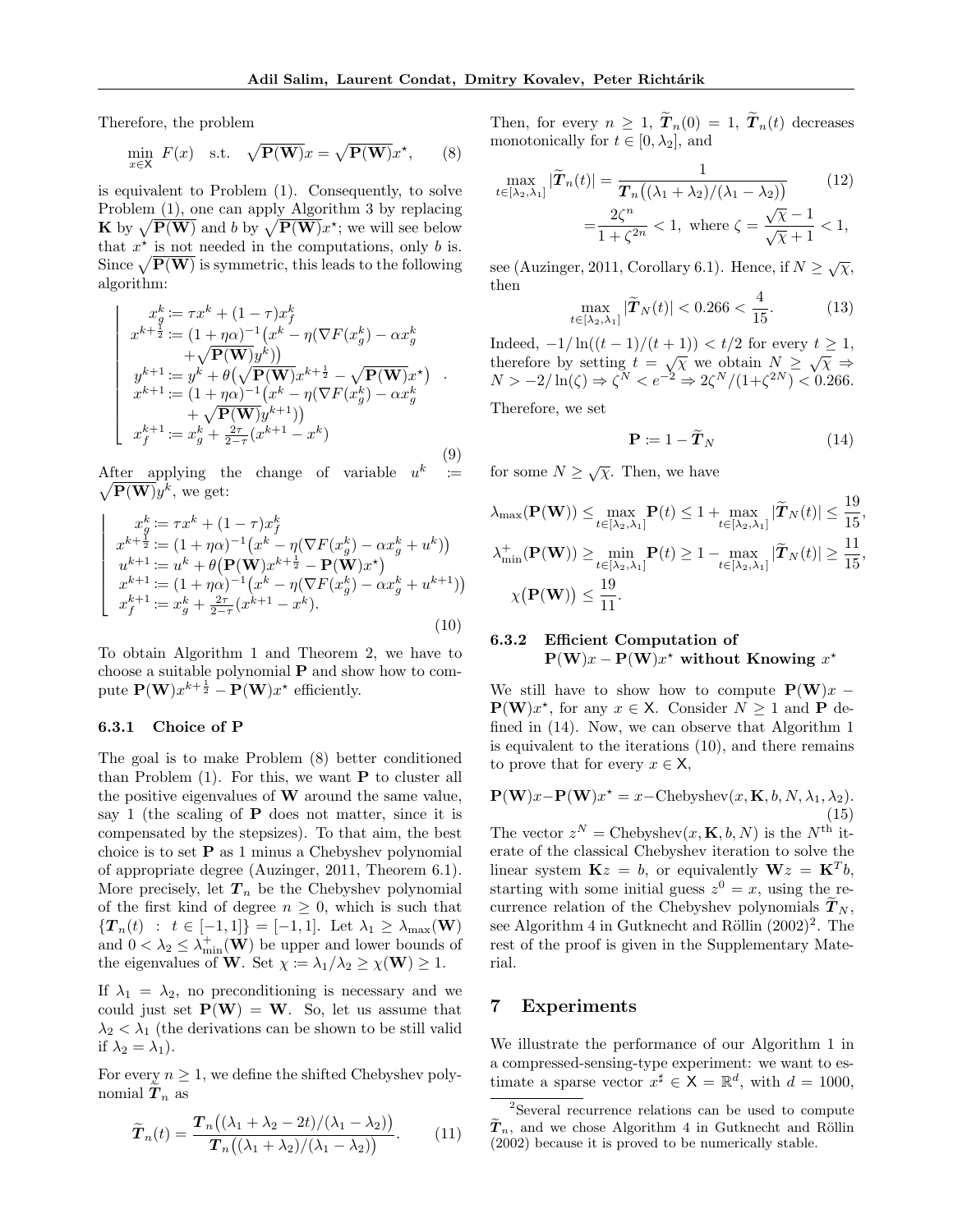

Figure 1: Error  $||x - x^*||^2$  with respect to the number of calls to **K** and **K**<sup>T</sup> to obtain x (left) and to the number of calls to  $\nabla F$ , equal to the number k of iterations, to obtain  $x = x^k$  (right).

having 50 randomly chosen nonzero elements (equal to 1) from  $b = \mathbf{K} x^{\sharp} \in \mathsf{Y} = \mathbb{R}^p$ , with  $p = 250$ , where **K** has random i.i.d. Gaussian elements and its nonzero singular values are modified so that they span the insingular values are modified so that they span the interval  $[1/\sqrt{\chi}, 1]$  for some prescribed value of  $\chi$ . Solving Problem (1) with F the  $\ell_1$  norm yields perfect reconstruction with  $x^* = x^{\sharp}$ . Thus, without pretending in any way that this is the best way to solve this estimation problem, we solve Problem  $(1)$  with  $F$  a  $L$ -smooth and  $\mu$ -strongly convex approximation of the  $\ell_1$  norm: we set  $F: x = (x_i)_{i=1}^d \in X \mapsto \sum_{i=1}^d f(x_i)$  $\ell_1$  norm: we set  $F$ <br>with  $f : t \in \mathbb{R} \mapsto \sqrt{2}$  $t^2 + e^2 + (e/2)t^2$ , for some  $e > 0$ , so that  $L = 1/e + e$ ,  $\mu = e$ ,  $\kappa = L/\mu = 1 + 1/e^2$ . So, given a prescribed value of  $\kappa$ , we set  $e = \sqrt{1/(\kappa - 1)}$ . The results are shown in Figure 1 for Algorithm 1 and the PAPC algorithm, for  $\chi = 10^5$  and  $\kappa = 10^4$ ; other values gave similar plots. The computation time is roughly the same as the number of calls to  $\mathbf{K}$  and  $\mathbf{K}^T$ here.

Both algorithms converge linearly, but Algorithm 1 has a much better rate, which corresponds visually to the slope of the curves in Figure 1. Algorithm 1 makes  $N = 317$  calls to **K** and  $\mathbf{K}^T$  corresponding to the Chebyshev 'inner loop' between two gradient evaluations. It needs less gradient calls than PAPC to achieve the same accuracy. The red curve in the right plot is the same as in the left plot, but stretched horizontally by a factor  $N = 317$  (note the change in horizontal scale).

### Acknowledgements

AS was supported by KAUST and by a Simons-Berkeley Research Fellowship.

### References

Allen-Zhu, Z. (2017). Katyusha: The first direct acceleration of stochastic gradient methods. The Journal of Machine Learning Research, 18(1):8194–8244.

- Arjevani, Y., Bruna, J., Can, B., Gürbüzbalaban, M., Jegelka, S., and Lin, H. (2020). IDEAL: Inexact DEcentralized Accelerated Augmented Lagrangian Method. In Proc. of Conf. Neural Information Processing Systems (NeurIPS).
- Auzinger, W. (2011). Iterative solution of large linear systems. Lecture notes.
- Bach, F., Jenatton, R., Mairal, J., and Obozinski, G. (2012). Optimization with sparsity-inducing penalties. Found. Trends Mach. Learn., 4(1):1–106.
- Bauschke, H. H., Burachik, R., Combettes, P. L., Elser, V., Luke, D. R., and Wolkowicz, H., editors (2010). Fixed-Point Algorithms for Inverse Problems in Science and Engineering. Springer-Verlag, New York.
- Bauschke, H. H. and Combettes, P. L. (2017). Convex Analysis and Monotone Operator Theory in Hilbert Spaces. Springer, New York, 2nd edition.
- Beck, A. and Teboulle, M. (2009). A fast iterative shrinkage-thresholding algorithm for linear inverse problems. SIAM Journal on Imaging Sciences, 2(1):183–202.
- Bot¸, R. I., Csetnek, E. R., and Hendrich, C. (2014). Recent developments on primal–dual splitting methods with applications to convex minimization. In Pardalos, P. M. and Rassias, T. M., editors, Mathematics Without Boundaries: Surveys in Interdisciplinary Research, pages 57–99. Springer New York.
- Bredies, K. and Sun, H. (2015). Preconditioned douglas–rachford splitting methods for convexconcave saddle-point problems. SIAM Journal on Numerical Analysis, 53(1):421–444.
- Chambolle, A. and Dossal, C. (2015). On the convergence of the iterates of the "Fast Iterative Shrinkage/Thresholding Algorithm". J. Optim. Theory Appl., 166:968–982.
- Chambolle, A. and Pock, T. (2016). An introduction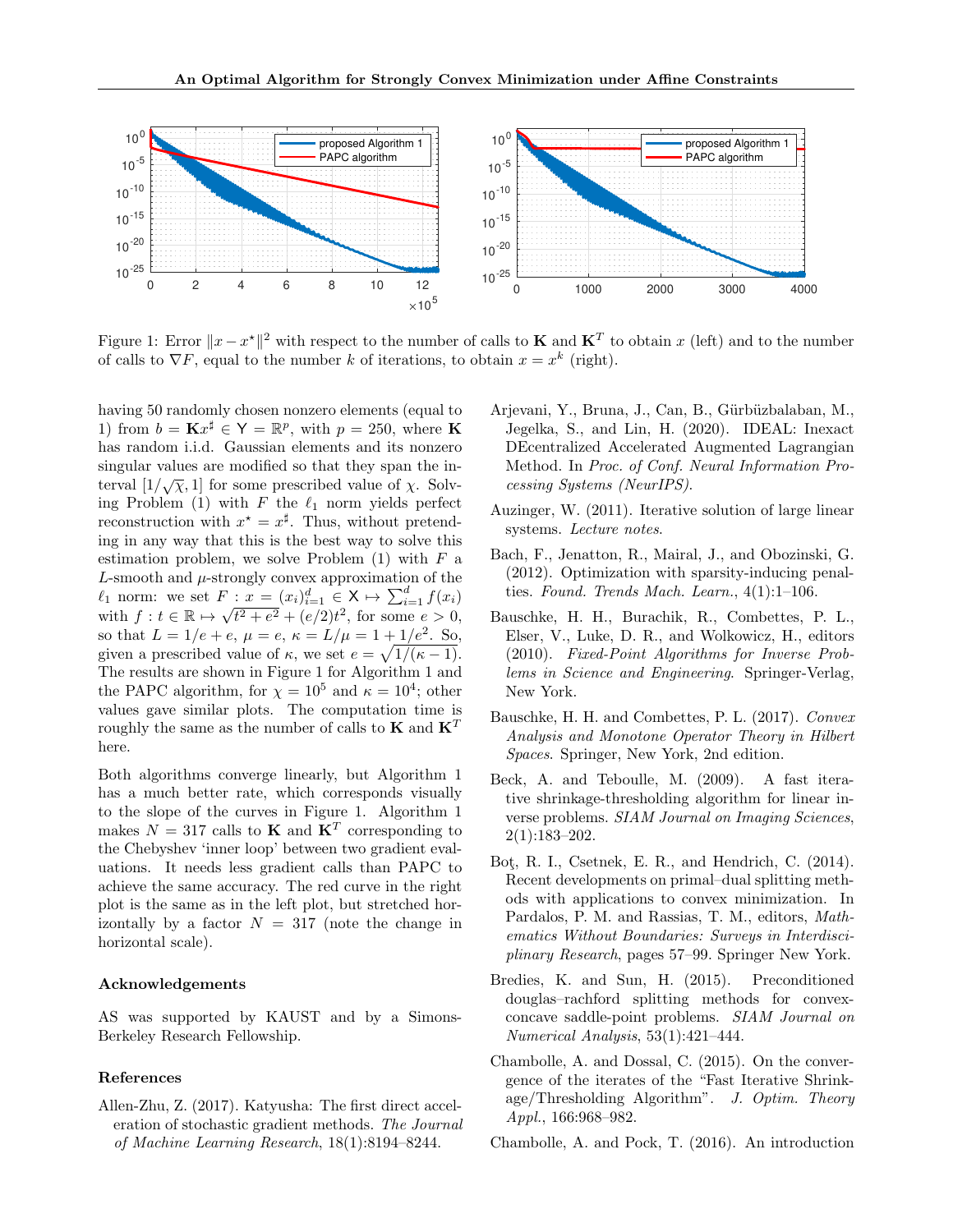to continuous optimization for imaging. Acta Numerica, 25:161–319.

- Chen, P., Huang, J., and Zhang, X. (2013). A primal– dual fixed point algorithm for convex separable minimization with applications to image restoration. Inverse Problems, 29(2).
- Combettes, P. L. and Pesquet, J.-C. (2012). Primal– dual splitting algorithm for solving inclusions with mixtures of composite, Lipschitzian, and parallelsum type monotone operators. Set-Val. Var. Anal., 20(2):307–330.
- Condat, L. (2013). A primal-dual splitting method for convex optimization involving Lipschitzian, proximable and linear composite terms. J. Optim. Theory Appl., 158(2):460–479.
- Condat, L., Kitahara, D., Contreras, A., and Hirabayashi, A. (2019). Proximal splitting algorithms for convex optimization: A tour of recent advances, with new twists. preprint arXiv:1912.00137.
- Condat, L., Malinovsky, G., and Richtárik, P. (2022). Distributed proximal splitting algorithms with rates and acceleration. Frontiers in Signal Processing.
- Drori, Y., Sabach, S., and Teboulle, M. (2015). A simple algorithm for a class of nonsmooth convex concave saddle-point problems. Oper. Res. Lett., 43(2):209–214.
- Dvinskikh, D. and Gasnikov, A. (2021). Decentralized and parallel primal and dual accelerated methods for stochastic convex programming problems. Journal of Inverse and Ill-posed Problems.
- Flanders, D. A. and Shortley, G. (1950). Numerical determination of fundamental modes. Journal of Applied Physics, 21:1326–1332.
- Glowinski, R., Osher, S. J., and Yin, W., editors (2016). Splitting Methods in Communication, Imaging, Science, and Engineering. Springer International Publishing.
- Goldstein, T. and Zhang, X. (2016). Operator splitting methods in compressive sensing and sparse approximation. In Glowinski, R., Osher, S. J., and Yin, W., editors, Splitting Methods in Communication, Imaging, Science, and Engineering, pages 301–343, Cham. Springer International Publishing.
- Golub, G. H. and Loan, C. F. V. (1983). Matrix computations. Johns Hopkins Univ. Press, Baltimore.
- Gorbunov, E., Dvinskikh, D., and Gasnikov, A. (2019). Optimal decentralized distributed algorithms for stochastic convex optimization. arXiv preprint arXiv:1911.07363.
- Gutknecht, M. H. and Röllin, S. (2002). The Chebyshev iteration revisited. Parallel Computing, 28:263–283.
- Keriven, N., Bourrier, A., Gribonval, R., and Pérez, P. (2018). Sketching for large-scale learning of mixture models. Information and Inference: a Journal of the IMA, 7(3):447–508.
- Komodakis, N. and Pesquet, J.-C. (2015). Playing with duality: An overview of recent primal–dual approaches for solving large-scale optimization problems. IEEE Signal Process. Mag., 32(6):31–54.
- Kovalev, D., Salim, A., and Richtárik, P. (2020). Optimal and practical algorithms for smooth and strongly convex decentralized optimization. In Proc. of Conf. on Neural Information Processing Systems (NeurIPS).
- Li, H., Fang, C., Yin, W., and Lin, Z. (2020a). Decentralized accelerated gradient methods with increasing penalty parameters. IEEE Transactions on Signal Processing, 68:4855–4870.
- Li, H., Lin, Z., and Fang, Y. (2020b). Optimal accelerated variance reduced EXTRA and DIGING for strongly convex and smooth decentralized optimization. arXiv preprint arXiv:2009.04373.
- Loris, I. and Verhoeven, C. (2011). On a generalization of the iterative soft-thresholding algorithm for the case of non-separable penalty. Inverse Problems, 27(12).
- Mishchenko, K. and Richtárik, P. (2019). A stochastic decoupling method for minimizing the sum of smooth and non-smooth functions. preprint arXiv:1905.11535.
- Nesterov, Y. (2004). Introductory Lectures on Convex Optimization. Kluwer Academic Publisher, Dordrecht, The Netherlands.
- Peyré, G. and Cuturi, M. (2019). Computational optimal transport: With applications to data science. Foundations and Trends in Machine Learning, 11(5– 6):355–607.
- Polson, N. G., Scott, J. G., and Willard, B. T. (2015). Proximal algorithms in statistics and machine learning. Statist. Sci., 30(4):559–581.
- Salim, A., Condat, L., Mishchenko, K., and Richtárik, P. (2020). Dualize, split, randomize: Fast nonsmooth optimization algorithms. preprint arXiv:2004.02635.
- Scaman, K., Bach, F., Bubeck, S., Lee, Y. T., and Massoulié, L. (2017). Optimal algorithms for smooth and strongly convex distributed optimization in networks. In Proceedings of the 34th International Conference on Machine Learning-Volume 70, pages 3027–3036.
- Scaman, K., Bach, F., Bubeck, S., Massoulié, L., and Lee, Y. T. (2018). Optimal algorithms for nonsmooth distributed optimization in networks. In Ad-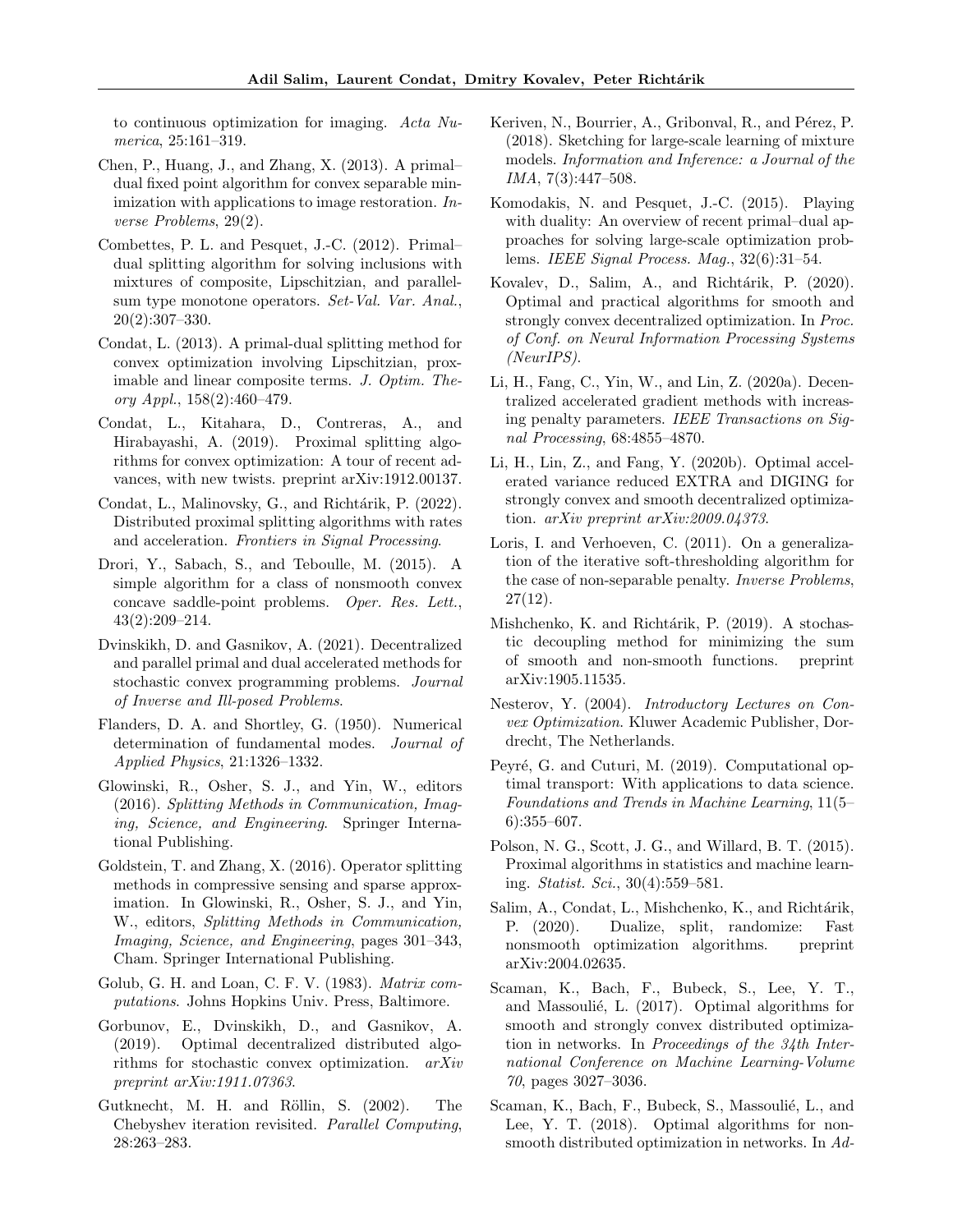vances in Neural Information Processing Systems, pages 2740–2749.

- Shi, W., Ling, Q., Wu, G., and Yin, W. (2015). EXTRA: An exact first-order algorithm for decentralized consensus optimization. SIAM J. Optim., 25(2):944–966.
- Sra, S., Nowozin, S., and Wright, S. J. (2011). Optimization for Machine Learning. The MIT Press.
- Stathopoulos, G., Shukla, H., Szucs, A., Pu, Y., and Jones, C. N. (2016). Operator splitting methods in control. Foundations and Trends in Systems and Control, 3(3):249–362.
- Vũ, B. C.  $(2013)$ . A splitting algorithm for dual monotone inclusions involving cocoercive operators. Adv. Comput. Math., 38(3):667–681.
- Yan, M. (2018). A new primal-dual algorithm for minimizing the sum of three functions with a linear operator. J. Sci. Comput., 76(3):1698–1717.
- Ye, H., Luo, L., Zhou, Z., and Zhang, T. (2020). Multi-consensus decentralized accelerated gradient descent. arXiv preprint arXiv:2005.00797.
- Zargham, M., Ribeiro, A., Ozdaglar, A., and Jadbabaie, A. (2013). Accelerated dual descent for network flow optimization. IEEE Trans. Automat. Contr., 59(4):905–920.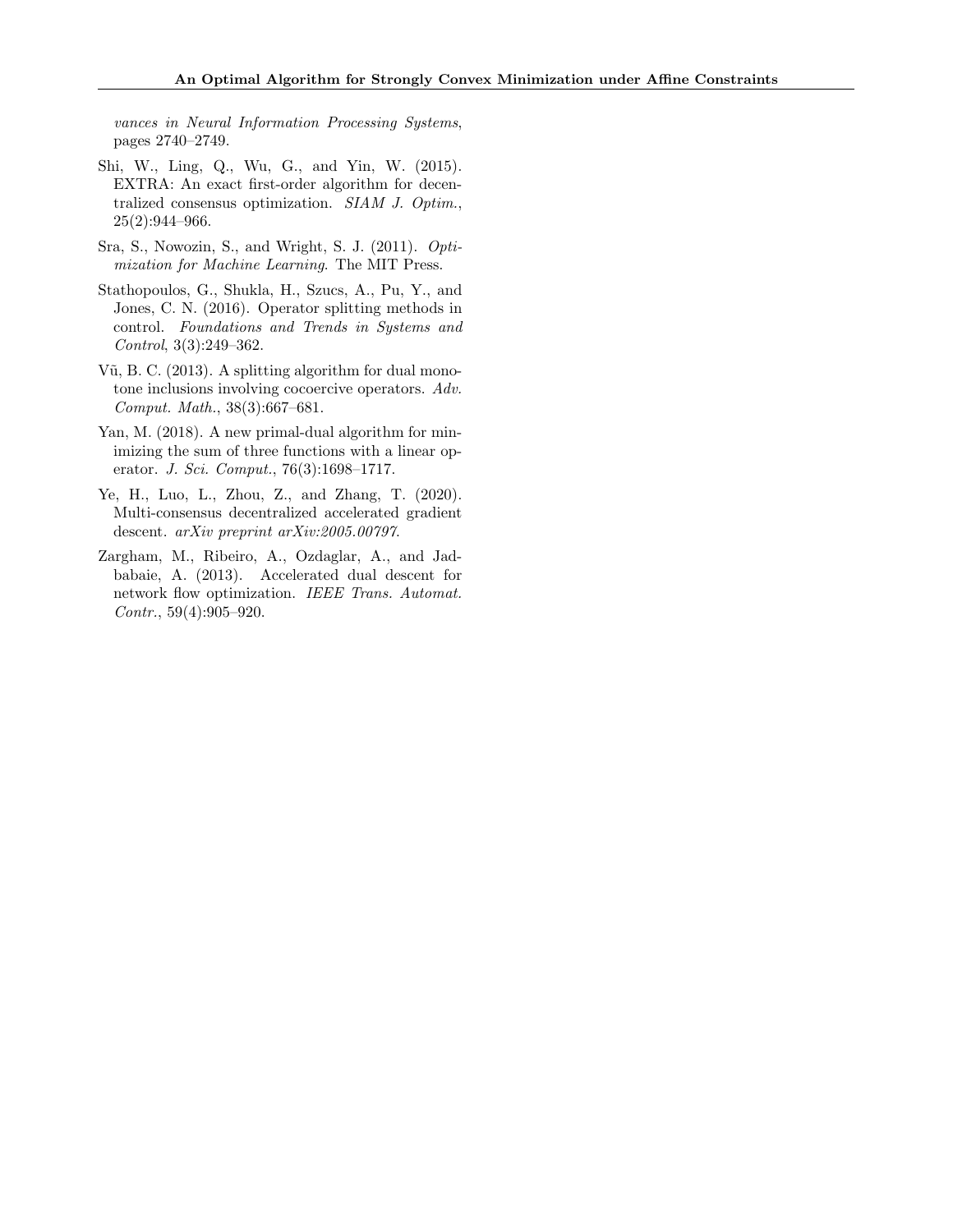# An Optimal Algorithm for Strongly Convex Minimization under Affine Constraints: Supplementary Material

# 8 Proof of Proposition 1

We denote by  $\|\cdot\|_{\mathbf{Q}}$  (resp.  $\langle \cdot, \cdot \rangle_{\mathbf{Q}}$ ) the norm (resp. inner product) induced by  $\mathbf{Q}$ , defined in (6). The norm  $\|\cdot\|_{\mathbf{Q}}$ satisfies the following properties, stated as lemmas.

# 8.1 Preliminary Lemmas

**Lemma 2.** If the parameters  $\eta > 0$  and  $\theta > 0$  satisfy

$$
\eta \theta \lambda_{\max}(\mathbf{W}) \le 1,\tag{16}
$$

.

 $\Box$ 

and if  $\alpha > 0$ , then the symmetric matrix Q is positive definite and for every  $x \in X$ ,  $y \in Y$ , the following inequality holds:

$$
\frac{1}{\eta}||x||^2 \le \frac{1}{\eta}||x||^2 + \frac{\eta\alpha}{\theta(1+\eta\alpha)}||y||^2 \le \left\| \begin{bmatrix} x \\ y \end{bmatrix} \right\|_{\mathbf{Q}}^2 \le \frac{1}{\eta}||x||^2 + \frac{1}{\theta}||y||^2. \tag{17}
$$

*Proof.* The nonzero eigenvalues of  $W = K^T K$  are the nonzero eigenvalues of  $KK^T$ , therefore  $\lambda_{\max}(W)$  =  $\lambda_{\text{max}}(\mathbf{K}\mathbf{K}^T)$ . Consequently, using (16),

$$
\frac{\eta}{1+\eta\alpha} \|\mathbf{K}^T y\|^2 \le \frac{\eta}{1+\eta\alpha} \lambda_{\max}(\mathbf{W}) \|y\|^2 \le \frac{\|y\|^2}{\theta(1+\eta\alpha)}
$$

Therefore, since  $\alpha \eta > 0$ ,

$$
\frac{1}{\eta}\|x\|^2+\left(\frac{1}{\theta}-\frac{1}{\theta(1+\eta\alpha)}\right)\|y\|^2\leq\left\|\begin{bmatrix}x\\y\end{bmatrix}\right\|_{\mathbf{Q}}^2=\frac{1}{\eta}\|x\|^2+\frac{1}{\theta}\|y\|^2-\frac{\eta}{1+\eta\alpha}\|{\mathbf K}^T y\|^2,
$$

which proves in particular that **Q** is positive definite.

Besides, lines 5 to 7 of Algorithm 3 admit the following representation, which is at the core of the convergence proof.

Lemma 3. The following equality holds:

$$
\mathbf{Q}\begin{bmatrix} x^{k+1} - x^k \ y^{k+1} - y^k \end{bmatrix} = \begin{bmatrix} \alpha(x_g^k - x^{k+1}) - (\nabla F(x_g^k) + \mathbf{K}^T y^{k+1}) \\ \mathbf{K} x^{k+1} - b \end{bmatrix}.
$$
\n(18)

Proof. Using the definition of **Q**, we have

$$
\mathbf{Q}\begin{bmatrix} x^{k+1}-x^k \\ y^{k+1}-y^k \end{bmatrix} = \begin{bmatrix} \frac{1}{\eta}(x^{k+1}-x^k) \\ \frac{1}{\theta}(y^{k+1}-y^k) - \frac{\eta}{1+\eta\alpha}\mathbf{K}\mathbf{K}^T(y^{k+1}-y^k) \end{bmatrix}.
$$

From line 7 of Algorithm 3 it follows that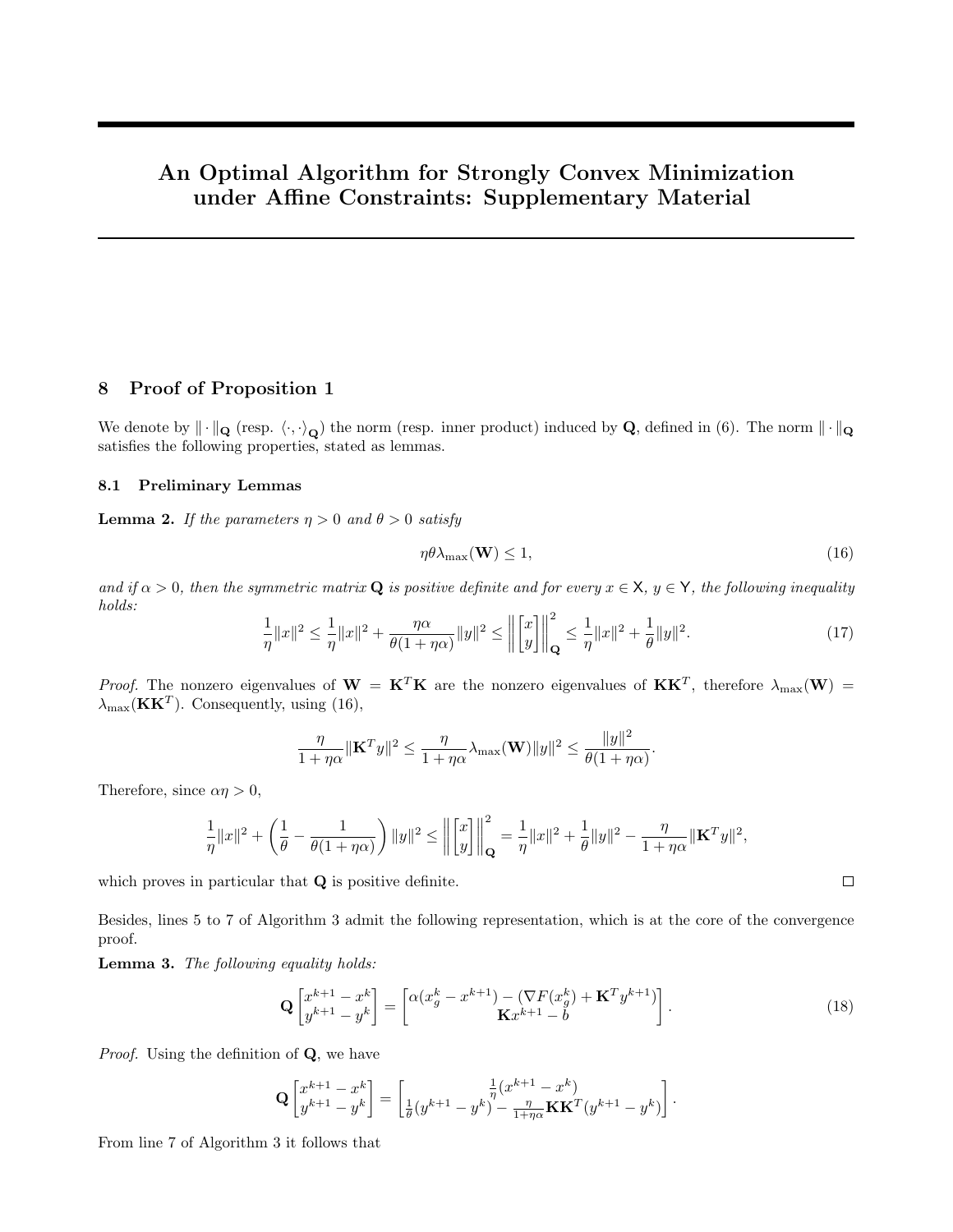$$
\frac{1}{\eta}(x^{k+1} - x^k) = \alpha(x_g^k - x^{k+1}) - (\nabla F(x_g^k) + \mathbf{K}^T y^{k+1}),
$$

and from line 6 of Algorithm 3

$$
y^{k+1} - y^k = \theta(\mathbf{K}x^{k+\frac{1}{2}} - b).
$$

Hence,

$$
\mathbf{Q}\begin{bmatrix} x^{k+1}-x^k \\ y^{k+1}-y^k \end{bmatrix} = \begin{bmatrix} \alpha(x_g^k-x^{k+1})-(\nabla F(x_g^k)+\mathbf{K}^T y^{k+1}) \\ (\mathbf{K} x^{k+\frac{1}{2}}-b)-\frac{\eta}{1+\eta\alpha}\mathbf{K}\mathbf{K}^T (y^{k+1}-y^k) \end{bmatrix}.
$$

From lines 5 and 7 of Algorithm 3,

$$
x^{k+1} - x^{k+\frac{1}{2}} = \frac{-\eta}{1+\eta\alpha} \mathbf{K}^T (y^{k+1} - y^k),\tag{19}
$$

therefore,

$$
(\mathbf{K}x^{k+\frac{1}{2}}-b) - \frac{\eta}{1+\eta\alpha}\mathbf{K}\mathbf{K}^T(y^{k+1}-y^k) = \mathbf{K}\left(x^{k+\frac{1}{2}} - \frac{\eta}{1+\eta\alpha}\mathbf{K}^T(y^{k+1}-y^k)\right) - b = \mathbf{K}x^{k+1} - b.
$$

Finally,

$$
\mathbf{Q}\begin{bmatrix} x^{k+1} - x^k \ y^{k+1} - y^k \end{bmatrix} = \begin{bmatrix} \alpha(x_g^k - x^{k+1}) - (\nabla F(x_g^k) + \mathbf{K}^T y^{k+1}) \\ \mathbf{K} x^{k+1} - b \end{bmatrix}.
$$

We now start the proof of Proposition 1.

**Lemma 4.** Suppose that  $\alpha$  satisfies  $0 \leq \alpha \leq \mu$ . Then the following inequality holds:

$$
-\frac{1}{2\eta} \|x^{k+1} - x^k\|^2 \le -\frac{\eta}{4} \|\mathbf{K}^T y^{k+1} - \mathbf{K}^T y^\star\|^2 + \eta \alpha^2 \|x^{k+1} - x^\star\|^2 + 2\eta L \mathcal{D}_F(x_g^k, x^\star). \tag{20}
$$

*Proof.* From line 7 of Algorithm 3 and the optimality condition  $\nabla F(x^*) + \mathbf{K}^T y^* = 0$ , it follows that

$$
||x^{k+1} - x^k||^2 = ||\eta(\mathbf{K}^T y^{k+1} - \mathbf{K}^T y^*) + \eta(\nabla F(x_g^k) - \nabla F(x^*) - \alpha(x_g^k - x^*)) + \eta \alpha(x^{k+1} - x^*)||^2
$$
  
\n
$$
\geq \frac{\eta^2}{2} ||\mathbf{K}^T y^{k+1} - \mathbf{K}^T y^*||^2 - 2\eta^2 \alpha^2 ||x^{k+1} - x^*||^2
$$
  
\n
$$
- 2\eta^2 ||\nabla F(x_g^k) - \nabla F(x^*) - \alpha(x_g^k - x^*)||^2,
$$

where we used  $||a+b+c||^2 \ge 0.5||a||^2 - 2||b||^2 - 2||c||^2$ . Let  $\bar{F}(x) := F(x) - \frac{\alpha}{2}||x||^2$ . The function  $\bar{F}$  is a convex and  $(L-\alpha)$ -smooth function, therefore  $\|\nabla \overline{F}(x) - \nabla \overline{F}(x')\|^2 \leq 2(L-\alpha)D_{\overline{F}}(x, x')$ . Therefore, we can lower bound the last term and get

$$
||x^{k+1} - x^k||^2 \ge \frac{\eta^2}{2} ||\mathbf{K}^T y^{k+1} - \mathbf{K}^T y^{\star}||^2 - 2\eta^2 \alpha^2 ||x^{k+1} - x^{\star}||^2 - 4\eta^2 (L - \alpha) \mathcal{D}_F(x_g^k, x^{\star})
$$
  

$$
\ge \frac{\eta^2}{2} ||\mathbf{K}^T y^{k+1} - \mathbf{K}^T y^{\star}||^2 - 2\eta^2 \alpha^2 ||x^{k+1} - x^{\star}||^2 - 4\eta^2 L \mathcal{D}_F(x_g^k, x^{\star}).
$$

Rearranging and dividing by  $2\eta$  concludes the proof.

Our last lemma states the linear convergence of a Lyapunov function to zero.

**Lemma 5.** Consider  $\lambda_1 \geq \lambda_{\max}(\mathbf{W})$  and  $\lambda_2 \leq \lambda_{\min}^+(\mathbf{W})$ .

Let parameter  $\eta$  be defined by

$$
\eta = \frac{1}{4\tau L}.\tag{21}
$$

 $\hfill \square$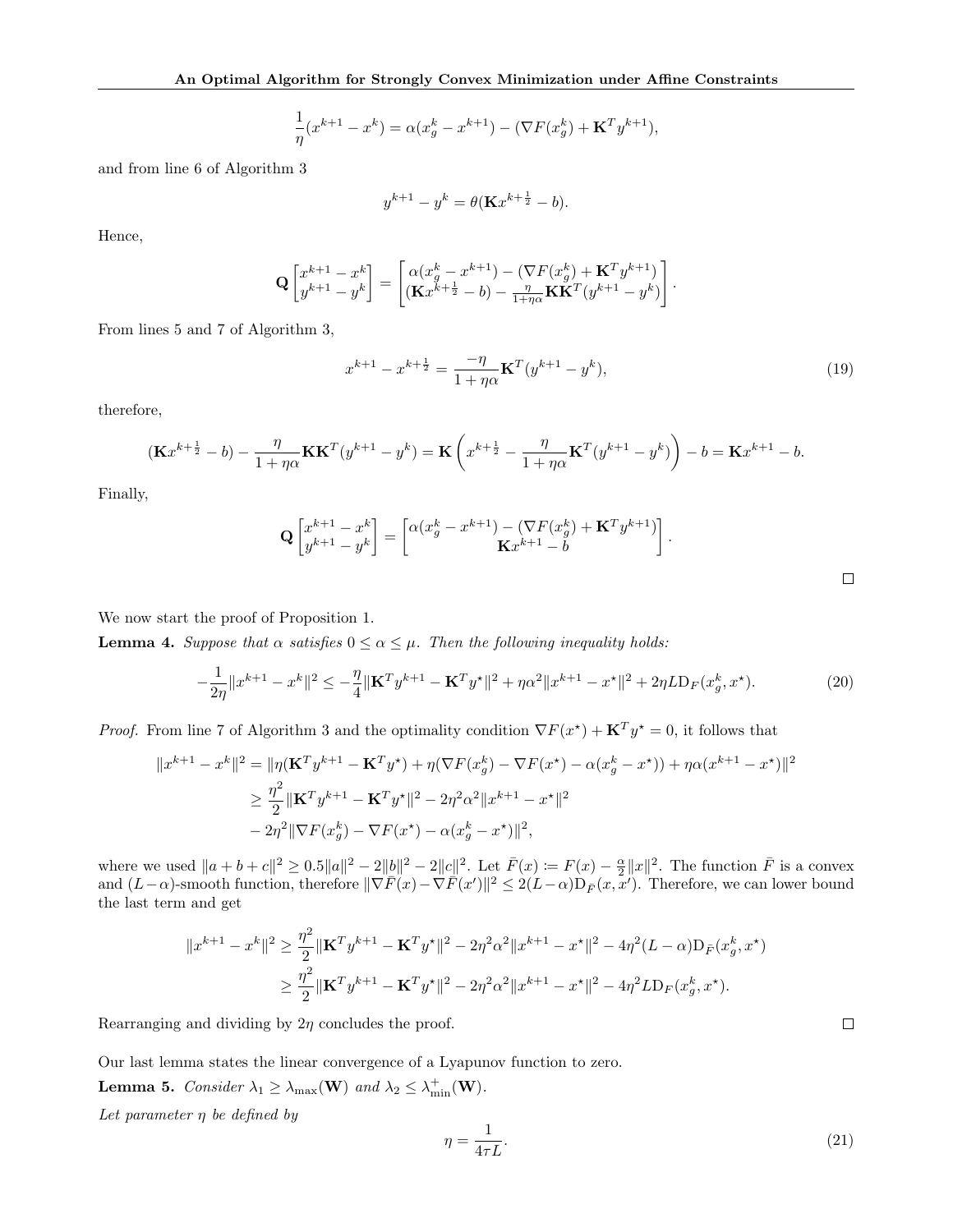Let us set the parameter  $\theta$  as

$$
\theta = \frac{1}{\eta \lambda_1}.\tag{22}
$$

Let us set the parameter  $\alpha$  as

$$
\alpha = \mu. \tag{23}
$$

.

Let us set the parameter  $\tau$  as

$$
\tau = \min\left\{1, \frac{1}{2} \sqrt{\frac{\mu \lambda_1}{L \lambda_2}}\right\}.
$$
\n(24)

Let  $\Psi^k$  be the following Lyapunov function:

$$
\Psi^k = \left\| \begin{bmatrix} x^k - x^* \\ y^k - y^* \end{bmatrix} \right\|_{\mathbf{Q}}^2 + \frac{2(1-\tau)}{\tau} \mathcal{D}_F(x_f^k, x^*),\tag{25}
$$

Then the following inequality holds:

$$
\Psi^{k+1} \le \left(1 + \frac{1}{4} \min\left\{\sqrt{\frac{\mu \lambda_2}{L \lambda_1}}, \frac{\lambda_2}{\lambda_1}\right\}\right)^{-1} \Psi^k. \tag{26}
$$

Proof.

$$
\left\| \begin{bmatrix} x^{k+1} - x^* \\ y^{k+1} - y^* \end{bmatrix} \right\|_{\mathbf{Q}}^2 = \left\| \begin{bmatrix} x^k - x^* \\ y^k - y^* \end{bmatrix} \right\|_{\mathbf{Q}}^2 - \left\| \begin{bmatrix} x^{k+1} - x^k \\ y^{k+1} - y^k \end{bmatrix} \right\|_{\mathbf{Q}}^2 + 2 \left\langle \begin{bmatrix} x^{k+1} - x^k \\ y^{k+1} - y^k \end{bmatrix}, \begin{bmatrix} x^{k+1} - x^* \\ y^{k+1} - y^* \end{bmatrix} \right\rangle_{\mathbf{Q}}
$$

Note that stepsize  $\eta$  defined by (21) and stepsize  $\theta$  defined by (22) satisfy (16), hence inequality (17) holds. Using  $(17)$  and  $(18)$  we get

$$
\left\| \begin{bmatrix} x^{k+1} - x^{\star} \\ y^{k+1} - y^{\star} \end{bmatrix} \right\|_{\mathbf{Q}}^{2} \le \left\| \begin{bmatrix} x^{k} - x^{\star} \\ y^{k} - y^{\star} \end{bmatrix} \right\|_{\mathbf{Q}}^{2} - \frac{1}{\eta} \|x^{k+1} - x^{k}\|^{2}
$$
  
+2  $\left\langle \begin{bmatrix} \alpha(x^{k}_{g} - x^{k+1}) - (\nabla F(x^{k}_{g}) + \mathbf{K}^{T} y^{k+1}) \\ \mathbf{K} x^{k+1} - b \end{bmatrix}, \begin{bmatrix} x^{k+1} - x^{\star} \\ y^{k+1} - y^{\star} \end{bmatrix} \right\rangle$   
=  $\left\| \begin{bmatrix} x^{k} - x^{\star} \\ y^{k} - y^{\star} \end{bmatrix} \right\|_{\mathbf{Q}}^{2} - \frac{1}{\eta} \|x^{k+1} - x^{k}\|^{2} + 2\alpha \langle x^{k}_{g} - x^{k+1}, x^{k+1} - x^{\star} \rangle$ 

$$
-2\left\langle \begin{bmatrix} \nabla F(x_g^k) + \mathbf{K}^T y^{k+1} \\ -\mathbf{K} x^{k+1} + b \end{bmatrix} - \begin{bmatrix} \nabla F(x^\star) + \mathbf{K}^T y^\star \\ -\mathbf{K} x^\star + b \end{bmatrix}, \begin{bmatrix} x^{k+1} - x^\star \\ y^{k+1} - y^\star \end{bmatrix} \right\rangle,
$$

using the primal–dual optimality conditions (4). Rewrite

$$
\begin{bmatrix} \nabla F(x_g^k) + \mathbf{K}^T y^{k+1} \\ -\mathbf{K} x^{k+1} + b \end{bmatrix} - \begin{bmatrix} \nabla F(x^\star) + \mathbf{K}^T y^\star \\ -\mathbf{K} x^\star + b \end{bmatrix} = \begin{bmatrix} \nabla F(x_g^k) - \nabla F(x^\star) \\ b - b \end{bmatrix} + \begin{bmatrix} 0 & \mathbf{K}^T \\ -\mathbf{K} & 0 \end{bmatrix} \begin{bmatrix} x^{k+1} - x^\star \\ y^{k+1} - y^\star \end{bmatrix}.
$$

Using  $\langle Az, z \rangle = 0$  for any skew-symmetric matrix A, we obtain

$$
-2\left\langle \begin{bmatrix} \nabla F(x_g^k) + \mathbf{K}^T y^{k+1} \\ -\mathbf{K} x^{k+1} + b \end{bmatrix} - \begin{bmatrix} \nabla F(x^\star) + \mathbf{K}^T y^\star \\ -\mathbf{K} x^\star + b \end{bmatrix}, \begin{bmatrix} x^{k+1} - x^\star \\ y^{k+1} - y^\star \end{bmatrix} \right\rangle
$$
  
= -2\langle \nabla F(x\_g^k) - \nabla F(x^\star), x^{k+1} - x^\star \rangle.

Hence,

$$
\left\| \begin{bmatrix} x^{k+1} - x^{\star} \\ y^{k+1} - y^{\star} \end{bmatrix} \right\|_{\mathbf{Q}}^{2} \le \left\| \begin{bmatrix} x^{k} - x^{\star} \\ y^{k} - y^{\star} \end{bmatrix} \right\|_{\mathbf{Q}}^{2} - \frac{1}{\eta} \|x^{k+1} - x^{k}\|^{2} + 2\alpha \langle x_{g}^{k} - x^{k+1}, x^{k+1} - x^{\star} \rangle
$$
  
\n
$$
- 2 \langle \nabla F(x_{g}^{k}) - \nabla F(x^{\star}), x^{k+1} - x^{\star} \rangle
$$
  
\n
$$
= \left\| \begin{bmatrix} x^{k} - x^{\star} \\ y^{k} - y^{\star} \end{bmatrix} \right\|_{\mathbf{Q}}^{2} - \frac{1}{\eta} \|x^{k+1} - x^{k}\|^{2} - 2\alpha \|x^{k+1} - x^{\star}\|^{2}
$$
  
\n
$$
- 2\alpha \langle x_{g}^{k} - x^{\star}, x^{k+1} - x^{\star} \rangle - 2 \langle \nabla F(x_{g}^{k}) - \nabla F(x^{\star}), x^{k+1} - x^{\star} \rangle.
$$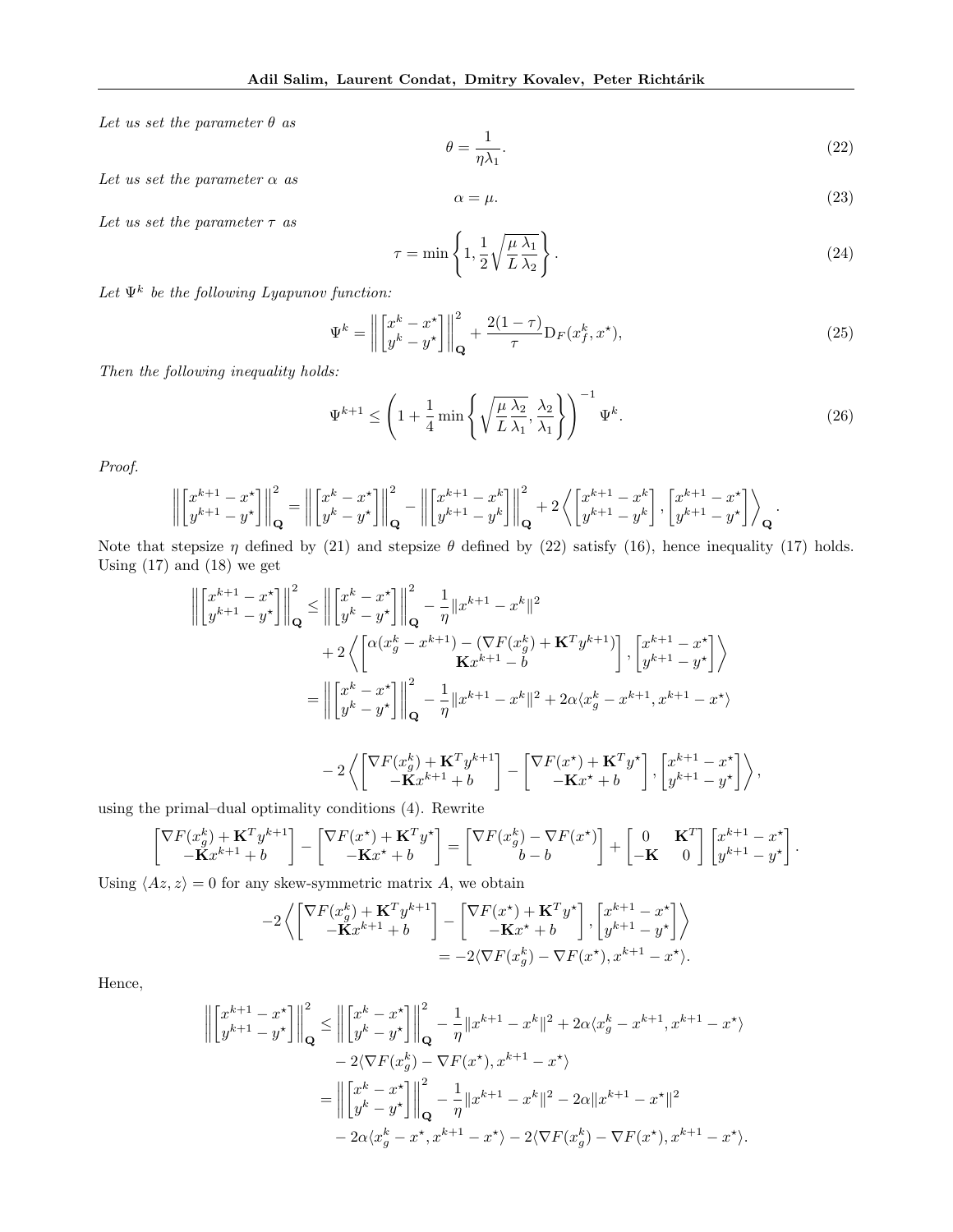Using Young's inequality  $2\langle a,b\rangle \leq ||a||^2 + ||b||^2$  we get

$$
\left\| \begin{bmatrix} x^{k+1} - x^{\star} \\ y^{k+1} - y^{\star} \end{bmatrix} \right\|_{\mathbf{Q}}^{2} \le \left\| \begin{bmatrix} x^{k} - x^{\star} \\ y^{k} - y^{\star} \end{bmatrix} \right\|_{\mathbf{Q}}^{2} - \frac{1}{\eta} \|x^{k+1} - x^{k}\|^{2} - 2\alpha \|x^{k+1} - x^{\star}\|^{2} + \alpha \|x_{g}^{k} - x^{\star}\|^{2} + \alpha \|x^{k+1} - x^{\star}\|^{2} - 2\langle \nabla F(x_{g}^{k}) - \nabla F(x^{\star}), x^{k+1} - x^{\star} \rangle = \left\| \begin{bmatrix} x^{k} - x^{\star} \\ y^{k} - y^{\star} \end{bmatrix} \right\|_{\mathbf{Q}}^{2} - \frac{1}{\eta} \|x^{k+1} - x^{k}\|^{2} - \alpha \|x^{k+1} - x^{\star}\|^{2} + \alpha \|x_{g}^{k} - x^{\star}\|^{2} - 2\langle \nabla F(x_{g}^{k}) - \nabla F(x^{\star}), x^{k+1} - x^{\star} \rangle.
$$

Using line 4 of Algorithm 3, we have  $x^k - x^* = (x_g^k - x^*) + \frac{1-\tau}{\tau}(x_g^k - x_g^k)$  and using line 8,  $x^{k+1} - x^k =$  $\frac{2-\tau}{2\tau}(x_f^{k+1} - x_g^k)$ . Therefore, decomposing  $x^{k+1} - x^* = (x^{k+1} - x^k) + (x^k - x^*)$ ,

$$
\left\| \begin{bmatrix} x^{k+1} - x^{\star} \\ y^{k+1} - y^{\star} \end{bmatrix} \right\|_{\mathbf{Q}}^{2} \le \left\| \begin{bmatrix} x^{k} - x^{\star} \\ y^{k} - y^{\star} \end{bmatrix} \right\|_{\mathbf{Q}}^{2} - \alpha \|x^{k+1} - x^{\star}\|^{2} + \alpha \|x_{g}^{k} - x^{\star}\|^{2} - \frac{1}{2\eta} \|x^{k+1} - x^{k}\|^{2}
$$

$$
- \frac{2 - \tau}{\tau} \left( \langle \nabla F(x_{g}^{k}) - \nabla F(x^{\star}), x_{f}^{k+1} - x_{g}^{k} \rangle + \frac{1}{2\eta} \frac{(2 - \tau)}{4\tau} \|x_{f}^{k+1} - x_{g}^{k}\|^{2} \right)
$$

$$
- 2 \langle \nabla F(x_{g}^{k}) - \nabla F(x^{\star}), x_{g}^{k} - x^{\star} \rangle + \frac{2(1 - \tau)}{\tau} \langle \nabla F(x_{g}^{k}) - \nabla F(x^{\star}), x_{f}^{k} - x_{g}^{k} \rangle.
$$

Since  $\eta$  defined by (21) satisfies  $\eta \leq \frac{2-\tau}{4\tau L}$ , we get

$$
\left\| \begin{bmatrix} x^{k+1} - x^{\star} \\ y^{k+1} - y^{\star} \end{bmatrix} \right\|_{\mathbf{Q}}^{2} \le \left\| \begin{bmatrix} x^{k} - x^{\star} \\ y^{k} - y^{\star} \end{bmatrix} \right\|_{\mathbf{Q}}^{2} - \alpha \|x^{k+1} - x^{\star}\|^{2} + \alpha \|x_{g}^{k} - x^{\star}\|^{2} - \frac{1}{2\eta} \|x^{k+1} - x^{k}\|^{2} - \frac{2 - \tau}{\tau} \left( \langle \nabla F(x_{g}^{k}) - \nabla F(x^{\star}), x_{f}^{k+1} - x_{g}^{k} \rangle + \frac{L}{2} \|x_{f}^{k+1} - x_{g}^{k}\|^{2} \right) - 2\langle \nabla F(x_{g}^{k}) - \nabla F(x^{\star}), x_{g}^{k} - x^{\star} \rangle + \frac{2(1 - \tau)}{\tau} \langle \nabla F(x_{g}^{k}) - \nabla F(x^{\star}), x_{f}^{k} - x_{g}^{k} \rangle.
$$

Using  $\mu$ -strong convexity and L-smoothness of F we get

$$
\left\| \begin{bmatrix} x^{k+1} - x^{\star} \\ y^{k+1} - y^{\star} \end{bmatrix} \right\|_{\mathbf{Q}}^{2} \leq \left\| \begin{bmatrix} x^{k} - x^{\star} \\ y^{k} - y^{\star} \end{bmatrix} \right\|_{\mathbf{Q}}^{2} - \alpha \|x^{k+1} - x^{\star}\|^{2} + \alpha \|x_{g}^{k} - x^{\star}\|^{2} - \frac{1}{2\eta} \|x^{k+1} - x^{k}\|^{2}
$$
  
\n
$$
- \frac{2 - \tau}{\tau} \left( \mathbf{D}_{F}(x_{f}^{k+1}, x^{*}) - \mathbf{D}_{F}(x_{g}^{k}, x^{*}) \right)
$$
  
\n
$$
+ \frac{2(1 - \tau)}{\tau} \left( \mathbf{D}_{F}(x_{f}^{k}, x^{*}) - \mathbf{D}_{F}(x_{g}^{k}, x^{*}) \right)
$$
  
\n
$$
- 2 \left( \mathbf{D}_{F}(x_{g}^{k}, x^{*}) + \frac{\mu}{2} \|x_{g}^{k} - x^{*}\|^{2} \right)
$$
  
\n
$$
= \left\| \begin{bmatrix} x^{k} - x^{*} \\ y^{k} - y^{*} \end{bmatrix} \right\|_{\mathbf{Q}}^{2} - \alpha \|x^{k+1} - x^{*}\|^{2} + \frac{2(1 - \tau)}{\tau} \mathbf{D}_{F}(x_{f}^{k}, x^{*})
$$
  
\n
$$
- \frac{2 - \tau}{\tau} \mathbf{D}_{F}(x_{f}^{k+1}, x^{*})
$$
  
\n
$$
+ (\alpha - \mu) \|x_{g}^{k} - x^{*}\|^{2} - \frac{1}{2\eta} \|x^{k+1} - x^{k}\|^{2} - \mathbf{D}_{F}(x_{g}^{k}, x^{*}).
$$

Now, we define  $\delta = \min\left\{1, \frac{1}{2\eta L}\right\}$ . Since  $\alpha$  defined by (23) satisfies conditions of Lemma 4, we can use (20) and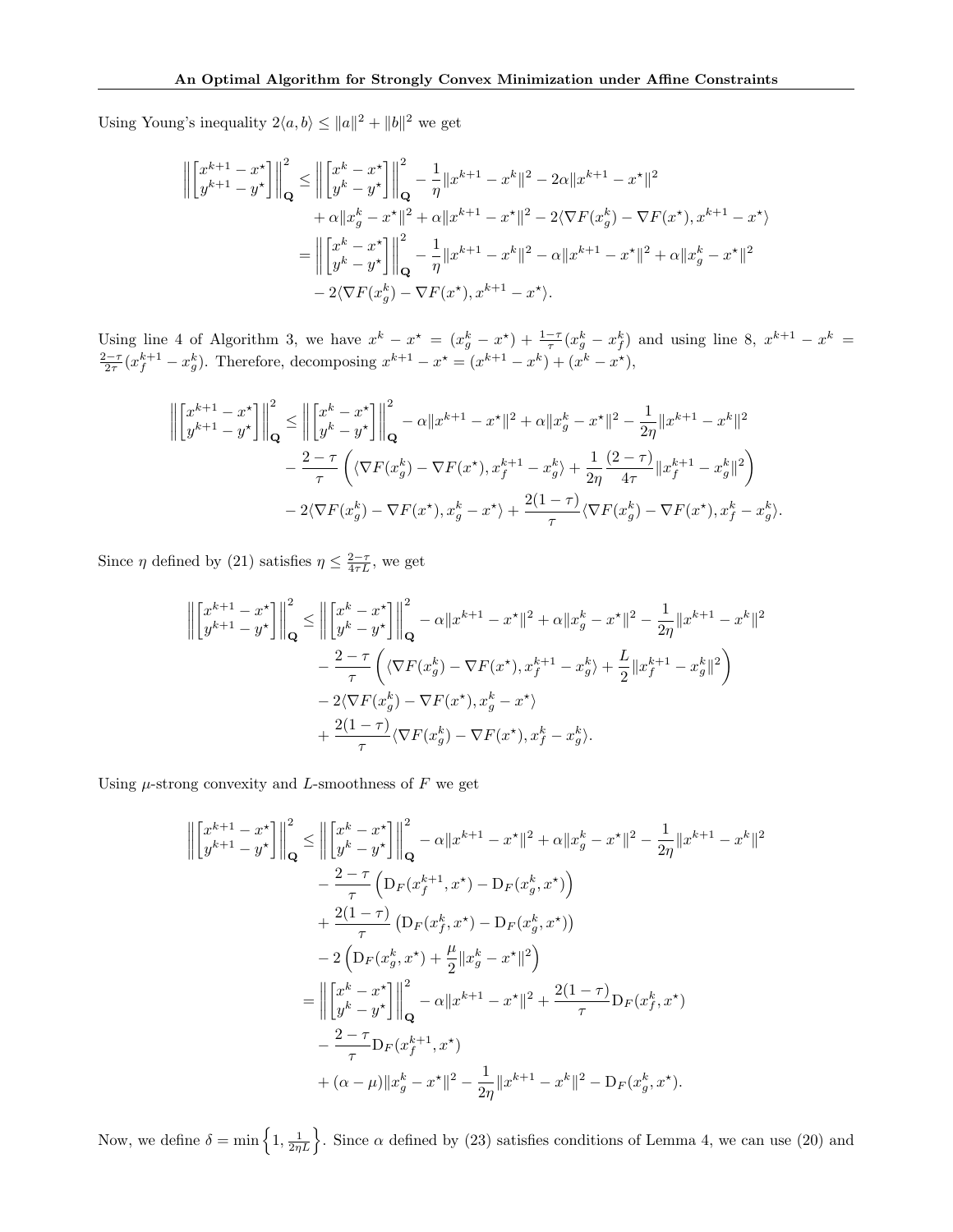get

$$
\left\| \begin{bmatrix} x^{k+1} - x^{*} \\ y^{k+1} - y^{*} \end{bmatrix} \right\|_{\mathbf{Q}}^{2} \leq \left\| \begin{bmatrix} x^{k} - x^{*} \\ y^{k} - y^{*} \end{bmatrix} \right\|_{\mathbf{Q}}^{2} - \alpha \|x^{k+1} - x^{*}\|^{2} + \frac{2(1-\tau)}{\tau} \mathbf{D}_{F}(x_{f}^{k}, x^{*})
$$
  
\n
$$
- \frac{2-\tau}{\tau} \mathbf{D}_{F}(x_{f}^{k+1}, x^{*})
$$
  
\n
$$
+ (\alpha - \mu) \|x_{g}^{k} - x^{*}\|^{2} - \frac{\delta}{2\eta} \|x^{k+1} - x^{k}\|^{2} - \mathbf{D}_{F}(x_{g}^{k}, x^{*})
$$
  
\n
$$
\leq \left\| \begin{bmatrix} x^{k} - x^{*} \\ y^{k} - y^{*} \end{bmatrix} \right\|_{\mathbf{Q}}^{2} - \alpha \|x^{k+1} - x^{*}\|^{2} + \frac{2(1-\tau)}{\tau} \mathbf{D}_{F}(x_{f}^{k}, x^{*})
$$
  
\n
$$
- \frac{2-\tau}{\tau} \mathbf{D}_{F}(x_{f}^{k+1}, x^{*}) - \frac{\eta \delta}{4} \|\mathbf{K}^{T} y^{k+1} - \mathbf{K}^{T} y^{*}\|^{2} + \eta \alpha^{2} \delta \|x^{k+1} - x^{*}\|^{2}
$$
  
\n
$$
+ 2\eta L \delta \mathbf{D}_{f}(x_{g}^{k}, x^{*}) + (\alpha - \mu) \|x_{g}^{k} - x^{*}\|^{2} - \mathbf{D}_{F}(x_{g}^{k}, x^{*})
$$
  
\n
$$
\leq \left\| \begin{bmatrix} x^{k} - x^{*} \\ y^{k} - y^{*} \end{bmatrix} \right\|_{\mathbf{Q}}^{2} - \alpha \|x^{k+1} - x^{*}\|^{2} + \frac{2(1-\tau)}{\tau} \mathbf{D}_{F}(x_{g}^{k}, x^{*})
$$
  
\n
$$
- \frac{2-\tau}{\tau} \mathbf{D}_{F}(x_{f}^{k+1}, x^{*}) - \frac{\eta \delta}{4}
$$

Using the parameter  $\alpha = \mu$  defined in (23) and using  $\mu \leq L$ , we get

$$
\left\| \begin{bmatrix} x^{k+1} - x^{\star} \\ y^{k+1} - y^{\star} \end{bmatrix} \right\|_{\mathbf{Q}}^2 \le \left\| \begin{bmatrix} x^k - x^{\star} \\ y^k - y^{\star} \end{bmatrix} \right\|_{\mathbf{Q}}^2 - \frac{\mu}{2} \| x^{k+1} - x^{\star} \|^2 - \frac{\eta \delta}{4} \| \mathbf{K}^T y^{k+1} - \mathbf{K}^T y^{\star} \|^2 + \frac{2(1-\tau)}{\tau} D_F(x_f^k, x^{\star}) - \frac{2-\tau}{\tau} D_F(x_f^{k+1}, x^{\star}).
$$

For every  $y \in \text{range}(\mathbf{K})$ ,  $\lambda_2 \|y\|^2 \leq \lambda_{\text{min}}^+(\mathbf{W}) \|y\|^2 \leq \|\mathbf{K}^T y\|^2$ . Using line 6 of Algorithm 3, one can check by induction that  $y^k \in \text{range}(\mathbf{K})$  for every  $k \geq 0$ . Moreover, using (4),  $y^* \in \text{range}(\mathbf{K})$ . Therefore,

$$
\left\| \begin{bmatrix} x^{k+1} - x^{\star} \\ y^{k+1} - y^{\star} \end{bmatrix} \right\|_{\mathbf{Q}}^2 \le \left\| \begin{bmatrix} x^k - x^{\star} \\ y^k - y^{\star} \end{bmatrix} \right\|_{\mathbf{Q}}^2 - \frac{\mu}{2} \|x^{k+1} - x^{\star}\|^2 - \frac{\eta \delta \lambda_2}{4} \|y^{k+1} - y^{\star}\|^2
$$

$$
+ \frac{2(1-\tau)}{\tau} \mathcal{D}_F(x_f^k, x^{\star}) - \frac{2-\tau}{\tau} \mathcal{D}_F(x_f^{k+1}, x^{\star}).
$$

Using (17) we get

$$
\left\| \begin{bmatrix} x^{k+1} - x^* \\ y^{k+1} - y^* \end{bmatrix} \right\|_{\mathbf{Q}}^2 \le \left\| \begin{bmatrix} x^k - x^* \\ y^k - y^* \end{bmatrix} \right\|_{\mathbf{Q}}^2 - \min\left\{ \frac{\eta\mu}{2}, \frac{\eta\theta\delta\lambda_2}{4} \right\} \left\| \begin{bmatrix} x^{k+1} - x^* \\ y^{k+1} - y^* \end{bmatrix} \right\|_{\mathbf{Q}}^2 + \frac{2(1-\tau)}{\tau} \mathbf{D}_F(x_f^k, x^*) - \frac{2-\tau}{\tau} \mathbf{D}_F(x_f^{k+1}, x^*).
$$

Using the parameter  $\theta$  defined in (22) and the definition of  $\delta$ , we get

$$
\left\| \begin{bmatrix} x^{k+1} - x^{\star} \\ y^{k+1} - y^{\star} \end{bmatrix} \right\|_{\mathbf{Q}}^2 \le \left\| \begin{bmatrix} x^k - x^{\star} \\ y^k - y^{\star} \end{bmatrix} \right\|_{\mathbf{Q}}^2 - \min\left\{ \frac{\eta\mu}{2}, \frac{\lambda_2}{4\lambda_1}, \frac{\lambda_2}{8\eta L \lambda_1} \right\} \left\| \begin{bmatrix} x^{k+1} - x^{\star} \\ y^{k+1} - y^{\star} \end{bmatrix} \right\|_{\mathbf{Q}}^2 + \frac{2(1-\tau)}{\tau} \mathbf{D}_F(x_f^k, x^{\star}) - \frac{2-\tau}{\tau} \mathbf{D}_F(x_f^{k+1}, x^{\star}).
$$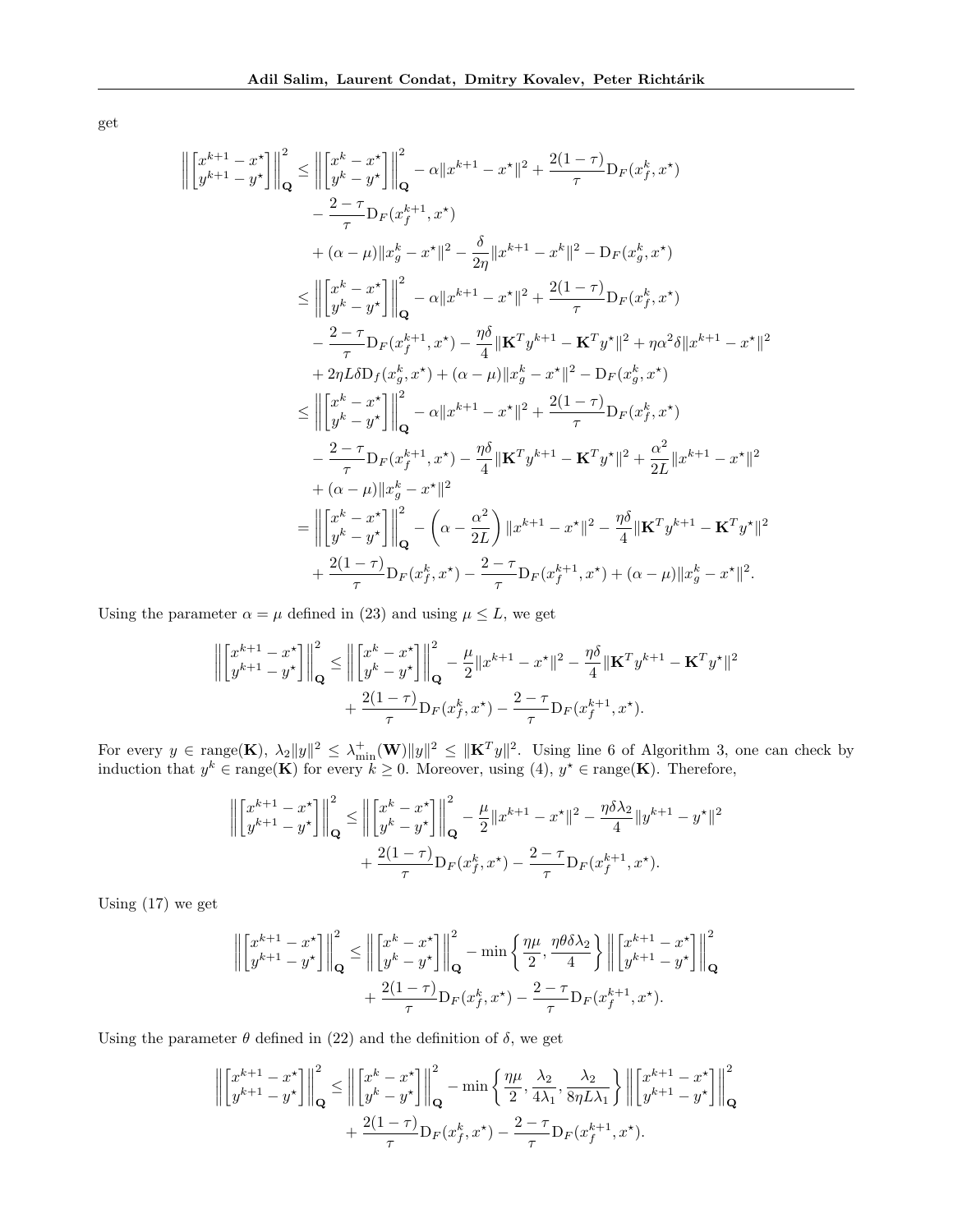Plugging the parameter  $\eta$  defined in (21), we get

$$
\left\| \begin{bmatrix} x^{k+1} - x^{\star} \\ y^{k+1} - y^{\star} \end{bmatrix} \right\|_{\mathbf{Q}}^{2} \le \left\| \begin{bmatrix} x^{k} - x^{\star} \\ y^{k} - y^{\star} \end{bmatrix} \right\|_{\mathbf{Q}}^{2} - \min \left\{ \frac{\mu}{8\tau L}, \frac{\lambda_{2}}{4\lambda_{1}}, \frac{\tau \lambda_{2}}{2\lambda_{1}} \right\} \left\| \begin{bmatrix} x^{k+1} - x^{\star} \\ y^{k+1} - y^{\star} \end{bmatrix} \right\|_{\mathbf{Q}}^{2} + \frac{2(1-\tau)}{\tau} \mathbf{D}_{F}(x_{f}^{k}, x^{\star}) - \frac{2-\tau}{\tau} \mathbf{D}_{F}(x_{f}^{k+1}, x^{\star}) \le \left\| \begin{bmatrix} x^{k} - x^{\star} \\ y^{k} - y^{\star} \end{bmatrix} \right\|_{\mathbf{Q}}^{2} - \min \left\{ \frac{\mu}{8\tau L}, \frac{\lambda_{2}}{4\lambda_{1}}, \frac{\tau \lambda_{2}}{2\lambda_{1}} \right\} \left\| \begin{bmatrix} x^{k+1} - x^{\star} \\ y^{k+1} - y^{\star} \end{bmatrix} \right\|_{\mathbf{Q}}^{2} + \frac{2(1-\tau)}{\tau} \mathbf{D}_{F}(x_{f}^{k}, x^{\star}) - \left( 1 + \frac{\tau}{2} \right) \frac{2(1-\tau)}{\tau} \mathbf{D}_{F}(x_{f}^{k+1}, x^{\star}).
$$

After rearranging the terms and using the definition of  $\Psi^k$  in (25), we get

$$
\Psi^k \ge \left(1 + \min\left\{\frac{\tau}{2}, \frac{\mu}{8\tau L}, \frac{\lambda_2}{4\lambda_1}, \frac{\tau \lambda_2}{2\lambda_1}\right\}\right) \Psi^{k+1}.
$$

Plugging the parameter  $\tau$  defined in (24), we get

$$
\Psi^k \ge \left(1 + \frac{1}{4} \min\left\{\sqrt{\frac{\mu}{L} \frac{\lambda_2}{\lambda_1}}, \frac{\lambda_2}{\lambda_1}\right\}\right) \Psi^{k+1}.
$$

### 8.2 End of the Proof of Proposition 1

The conditions of Lemma 5 are satisfied, hence the following inequality holds for every  $k \geq 0$ :

$$
\Psi^{k+1} \le \left(1 + \frac{1}{4} \min \left\{ \sqrt{\frac{\mu}{L} \frac{\lambda_2}{\lambda_1}}, \frac{\lambda_2}{\lambda_1} \right\} \right)^{-1} \Psi^k.
$$

After telescoping we get

$$
\Psi^k \le \left(1 + \frac{1}{4} \min\left\{\sqrt{\frac{\mu \lambda_2}{L} \frac{\lambda_2}{\lambda_1}}, \frac{\lambda_2}{\lambda_1}\right\}\right)^{-k} \Psi^0.
$$

Inequality (17) implies  $\Psi^0 \leq C$ , where  $C \coloneqq \frac{1}{\eta} ||x^0 - x^*||$  $2^2 + \frac{1}{\theta} \|y^0 - y^*\|^2 + \frac{2(1-\tau)}{\tau} D_F(x_f^0, x^*)$ . Hence, we obtain

$$
\Psi^k \le \left(1 + \frac{1}{4} \min \left\{ \sqrt{\frac{\mu \lambda_2}{L} \frac{\lambda_2}{\lambda_1}}, \frac{\lambda_2}{\lambda_1} \right\} \right)^{-k} C. \tag{27}
$$

It remains to lower bound  $\Psi^k$  using (17) one more time:

$$
\frac{1}{\eta} ||x^k - x^{\star}||^2 + \frac{\eta \alpha}{\theta(1 + \eta \alpha)} ||y^k - y^{\star}||^2 + \frac{2(1 - \tau)}{\tau} D_F(x_f^k, x^{\star}) \leq \Psi^k.
$$

Combining with (27) gives the result.  $\Box$ 

# 9 Proof of Theorem 2

## 9.1 Proof of Equation (15)

The vector  $z^N =$  Chebyshev $(x, K, b, N)$  is the  $N^{\text{th}}$  iterate of the Chebyshev iteration, which amounts to applying the Chebyshev polynomials  $\tilde{T}_N$  to the residual  $\mathbf{K}^T(\mathbf{K}z^0 - b)$ , to make it converge to zero. So,  $z^N$  satisfies

$$
\mathbf{K}^{T}(\mathbf{K}z^{N}-b)=\widetilde{\boldsymbol{T}}_{N}(\mathbf{W})\big(\mathbf{K}^{T}(\mathbf{K}z^{0}-b)\big),
$$
\n(28)